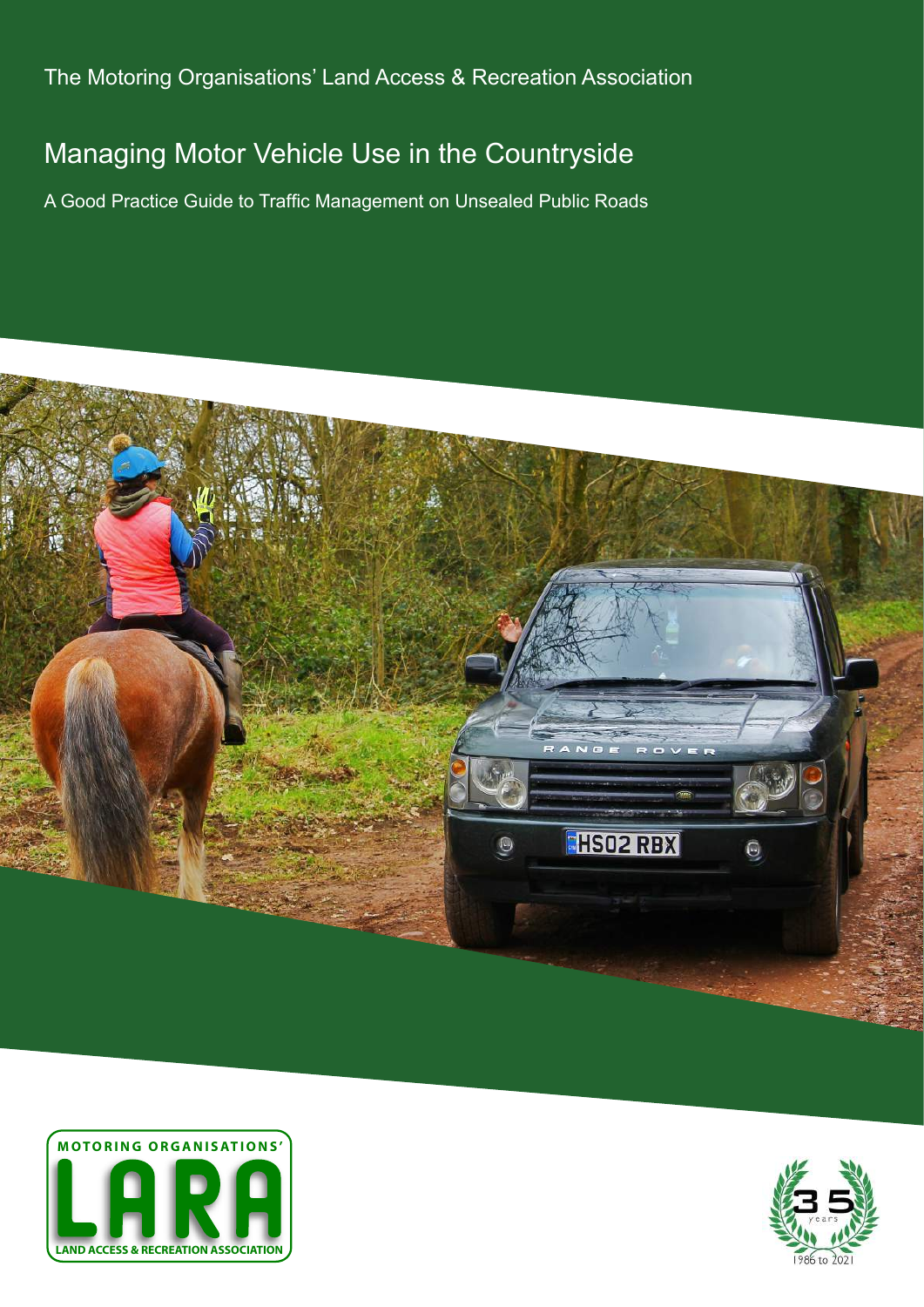

The Motoring Organisations' Land Access & Recreation Association

# Managing Motor Vehicle Use in the Countryside

A Good Practice Guide to Traffic Management on Unsealed Public Roads

First published: 1 June 2022

Revised: 13 June 2022

This document replaces both parts of the LARA publication: "Traffic Management Hierarchy", dated May 2014, and includes additional material.

Although this guidance contains views on how the legislation works, ultimately it is for the courts to interpret the law and the law will change over time. You should consider taking professional legal advice before taking any course of action.

© LARA 2022

You can find LARA at [www.laragb.org](http://www.laragb.org) and contact us at [admin@laragb.org](mailto:admin@laragb.org)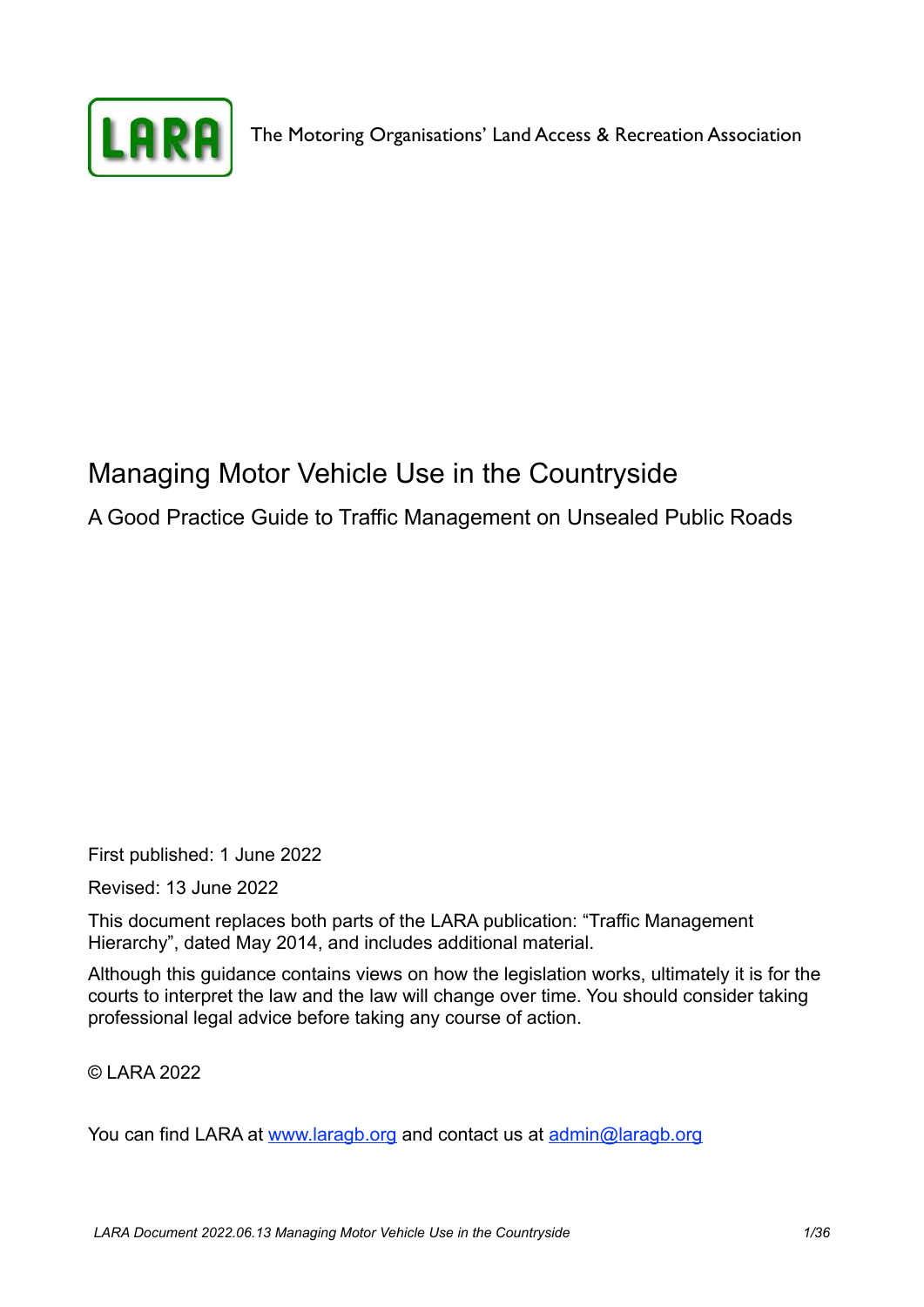## **Contents**

| About this guide                                                             | $\mathbf{3}$   |
|------------------------------------------------------------------------------|----------------|
| Why motor vehicle management?                                                | 4              |
| <b>Management toolbox</b>                                                    | 6              |
| <b>Basic measures</b>                                                        | $\overline{7}$ |
| <b>Advisory measures</b>                                                     | 8              |
| Temporary measures                                                           | 10             |
| <b>Permanent measures</b>                                                    | 11             |
| Good practice                                                                | 13             |
| Appendix A - Example scenarios and solutions                                 | 16             |
| Appendix B - Practical methodology for a Flexible TRO                        | 22             |
| Appendix C - Hierarchy of Trail Routes in the Lake District                  | 23             |
| Appendix D - Procedures for making statutory orders                          | 25             |
| Procedure for making a Temporary Traffic Regulation Order                    | 25             |
| Procedure for making an Experimental Traffic Regulation Order                | 25             |
| Procedure for making a Traffic Regulation Order                              | 26             |
| Procedure for making a Public Space Protection Order                         | 27             |
| Appendix E - The legal framework for statutory orders                        | 28             |
| <b>Traffic Regulation Orders</b>                                             | 28             |
| Temporary closure by Notice                                                  | 29             |
| <b>Temporary Traffic Regulation Orders</b>                                   | 29             |
| <b>Experimental Traffic Regulation Orders</b>                                | 30             |
| Statutory reasons for making Traffic Regulation Orders                       | 30             |
| Powers of National Park Authorities (NPAs) to make Traffic Regulation Orders | 34             |
| <b>Public Space Protection Orders</b>                                        | 35             |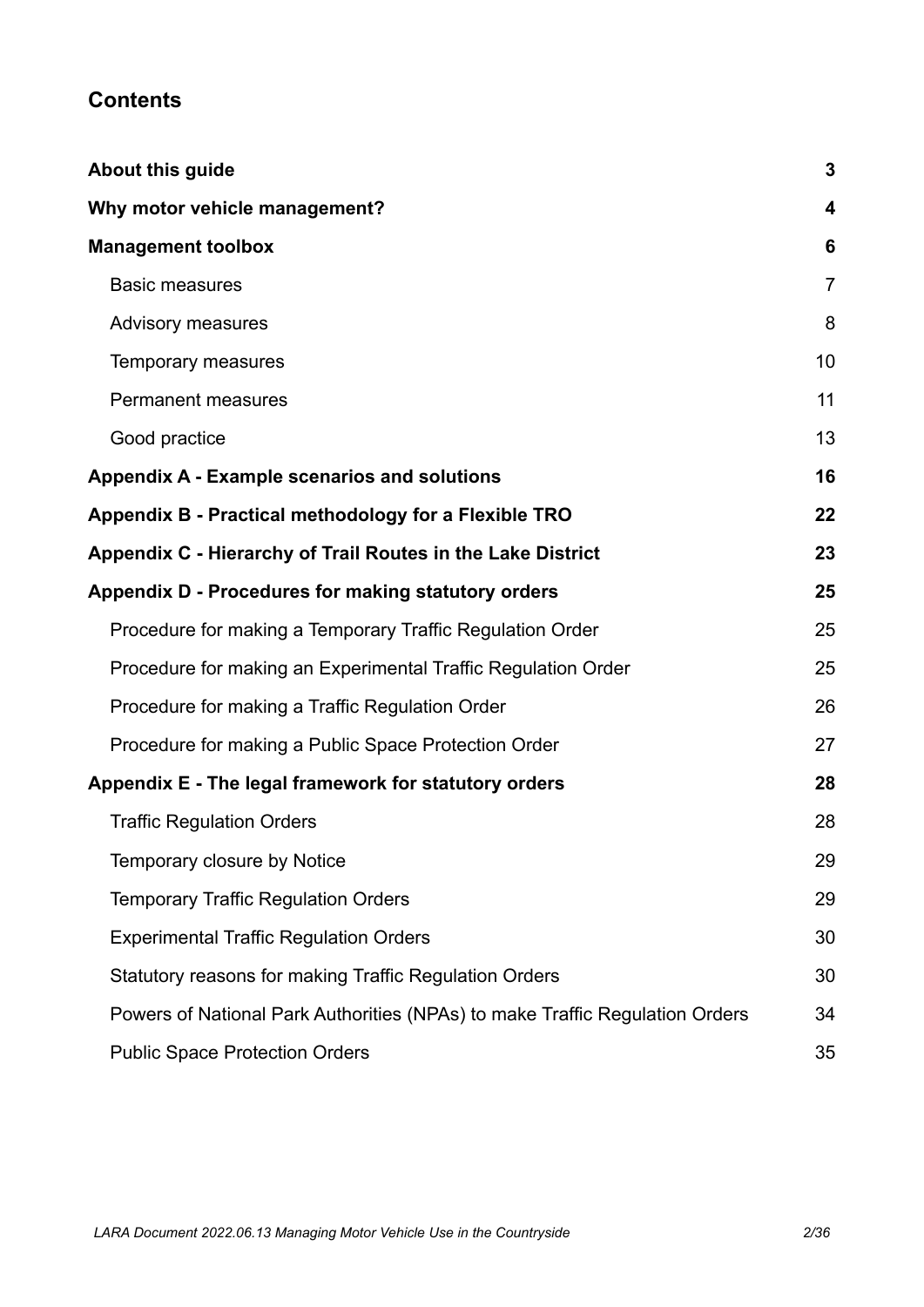# <span id="page-3-0"></span>**About this guide**

<span id="page-3-5"></span><span id="page-3-4"></span>Thepurpose of this publication is to provide public authorities<sup>[1](#page-3-1)</sup> in England and Wales with advice on a range of practical measures to manage the lawful and responsible use of motor vehicles on unsealed public roads and "byways open to all traffic"<sup>[2](#page-3-2)</sup>. The term "green road" is used throughout this document to refer, generically, to both.

The aim is to help these authorities choose the most appropriate management measures on the ground prior to consultation. It is intended also to help other interests, primarily: local access forums, parish councils and other user organisations, to understand the processes involved and issues raised.

This is a practical guide to what measures can be applied from common sense right through to permanent all-vehicles, all-seasons, traffic regulation orders. It explains what each option means, where and when it could be used and how it could be implemented. Background and supporting information are included where applicable.

<span id="page-3-6"></span>Parliament has already provided all the mechanisms needed to manage the use of motor vehicles<sup>[3](#page-3-3)</sup>. It is a question of how best to employ them.

All local authorities with highway and traffic management powers are under a duty both to maintain highways and 'assert and protect' the rights of the public to 'use and enjoy' them. In practice, this means restricting the public's right to use the highway as little as reasonably possible, while ensuring that any measures applied are monitored and enforced.

It is in everyone's interests to see the highways network properly used and well managed and maintained. LARA and its members are keen to help ensure this happens and willing to assist with this in practical ways.

This publication is self standing but makes reference to other publications where further guidance help to reinforce points made in this guide.

Ian Davis Honorary Chairman of LARA June 2022

<span id="page-3-1"></span>Principally local authorities & National Park Authorities, but also including the Police, Natural England, [1](#page-3-4) Natural Resources Wales, the Forestry Commission & the Crown Estate.

<span id="page-3-2"></span>Defined in [section 66 of the Wildlife & Countryside Act 1981.](https://www.legislation.gov.uk/ukpga/1981/69/section/66) [2](#page-3-5)

<span id="page-3-3"></span><sup>&</sup>lt;sup>[3](#page-3-6)</sup> Wales now has devolved powers and Scotland has a separate legal system.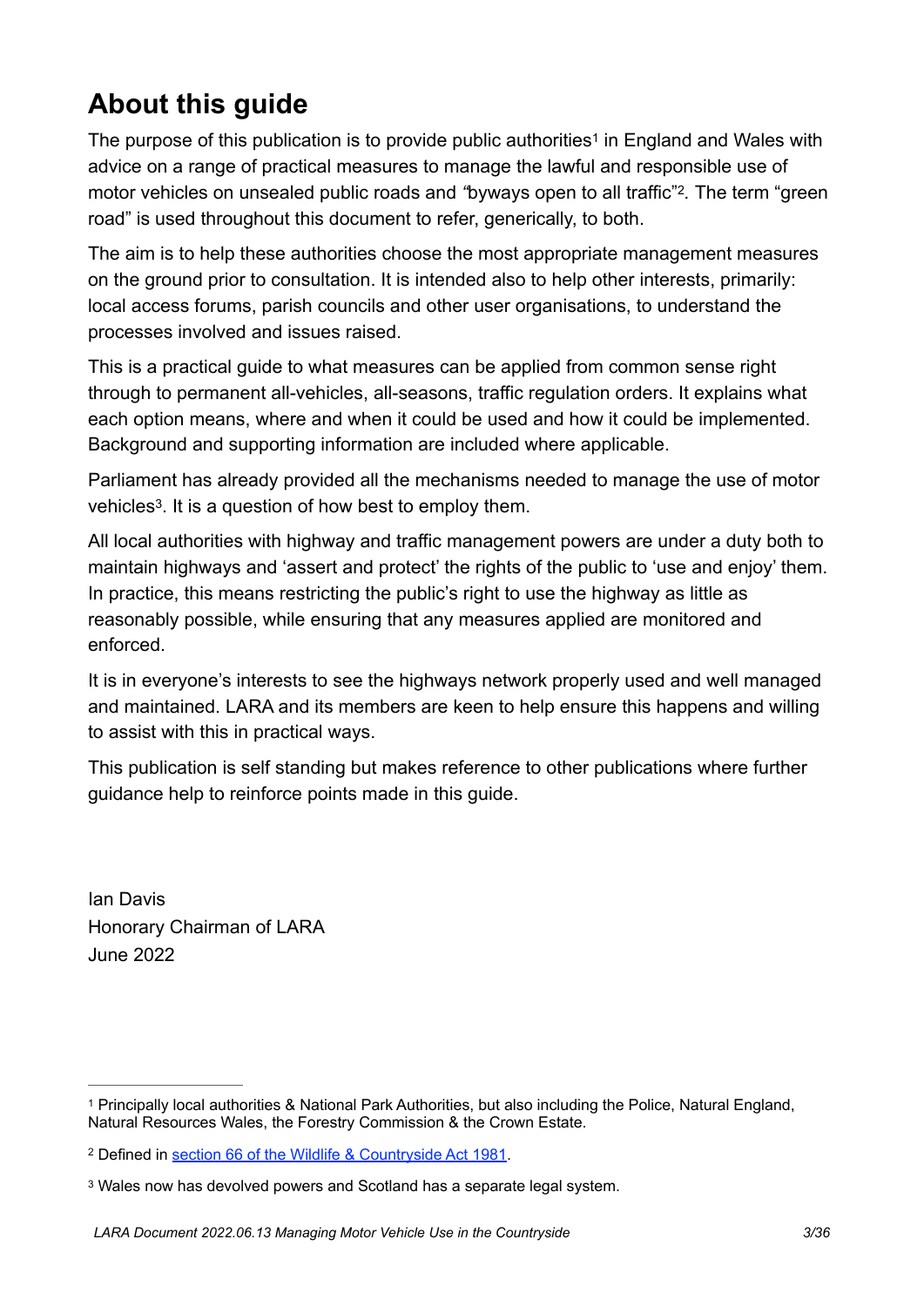# <span id="page-4-0"></span>**Why motor vehicle management?**

## *The public's entitlement to use motor vehicles on highways. What roads exist for. What makes motor vehicles a special target for regulation?*

- <span id="page-4-2"></span>1. Public highways are there for the public at large, who have a legal right to 'use and enjoy' them. Highway authorities have a statutory duty to assert and protect this right<sup>[4](#page-4-1)</sup>. Nevertheless, anyone who uses a public highway, whether on foot, on horseback or by vehicle is subject to conditions on its use and a degree of statutory regulation.
- 2. Statutory regulation of traffic has primarily evolved to address activity that exceeds the entitlement to use a highway, that hinders the right of others to use and enjoy the highway and to tackle nuisance or damage to people and properties bordering the highway. That evolution did not begin with the arrival of motor-traffic on the highway. The kind of measures used in current traffic regulation, for example: seasonal restrictions with a weight limit, were first used in the 16th century. Traffic regulation that specifically addresses motor vehicle use was introduced in the 1860s.
- 3. The vast majority of green roads were built for motorised vehicles. They were created or improved after motorised road transport was invented, as far back as 1769, established as being practicable in the 1830s and/or after legislation from the 1860s required all roads to be built for motor vehicles. A minority of green roads are unsurfaced soft roads with no engineered drainage or improvements to the road surface. Those ancient horse and cart tracks pre-date 1835 and constitute a small minority of green roads, typically being confined to rare examples where engineering improvement was not undertaken from the 1860s.
- 4. More recently, the continuing increase in population, economic and leisure activity, and the expansion of the built environment have all continued to put increasing pressures on the natural environment and the highways network. Higher levels of affluence and leisure time have seen a rise in growth and demand for recreational activities.
- 5. The increased use of motor vehicles and non-motorised traffic on both sealed and unsealed highways has resulted in a deterioration in the condition of some parts of the the highways network. While some minor and rural highways are evidently in better condition than 200 years ago, some have suffered from misuse and some unsurfaced routes from unsustainable levels of vehicular use. Moreover, local authority resources have been significantly depleted over the last decade.
- 6. This has in some cases led to authorities using their powers to effect the prohibition of vehicles from highways as a way of attempting to reduce their maintenance burden and relieving themselves of complaints from those opposed to sharing the countryside, where in many cases better and less draconian alternatives exist. Increased levels of recreational activity across all sectors has increased the potential for conflict between

<span id="page-4-1"></span><sup>&</sup>lt;sup>4</sup> Set out in [section 130 of the Highways Act 1980.](https://www.legislation.gov.uk/ukpga/1980/66/section/130)

*LARA Document 2022.06.13 Managing Motor Vehicle Use in the Countryside 4/36*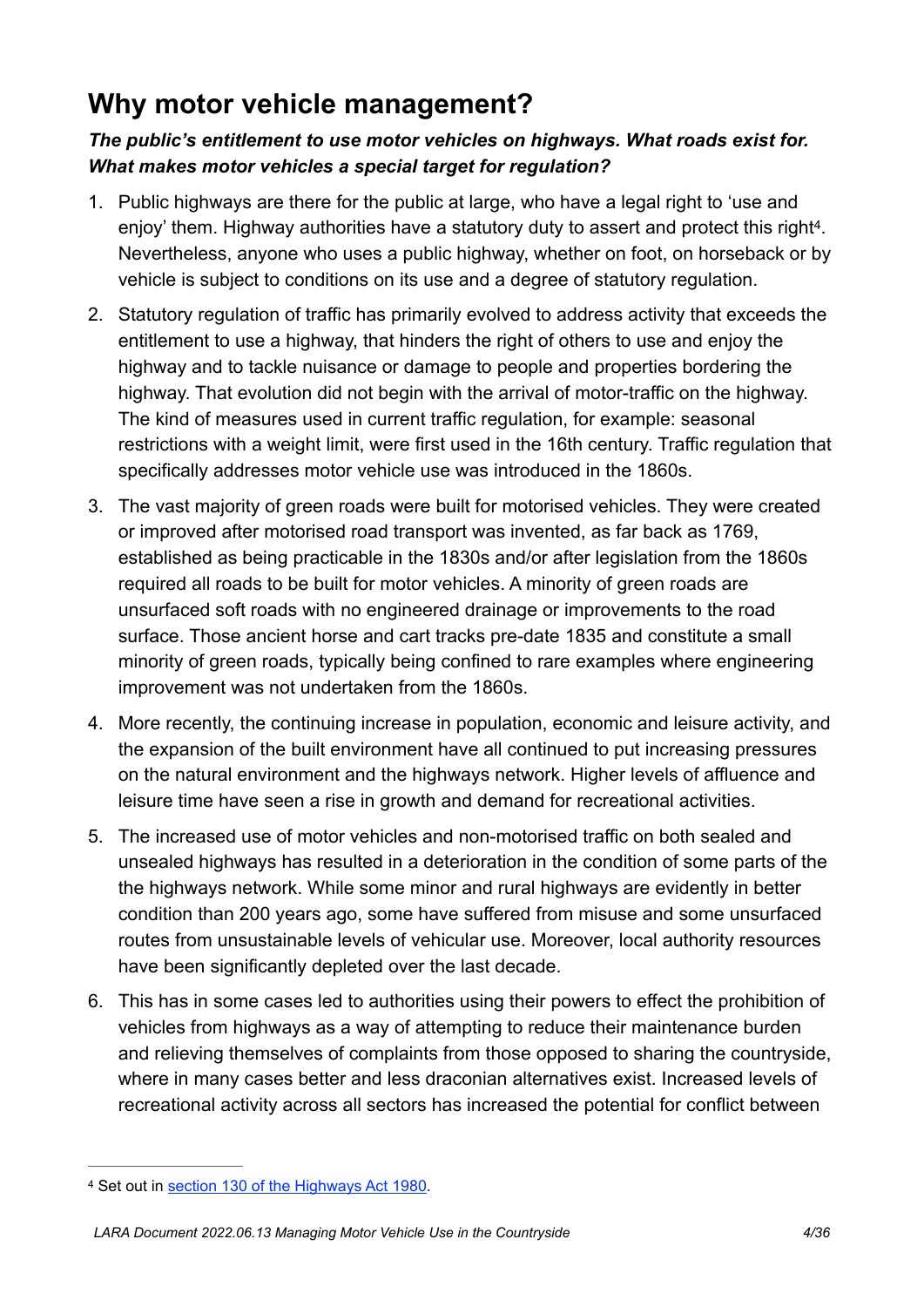different interests and there will always be factions that disapprove of motor vehicle use in the countryside as a matter of principle.

- 7. But it is not appropriate to prohibit a lawful activity because there are some people who disapprove of it. And by definition, prohibition curtails only lawful activity and is no deterrent to unlawful activity. Such measures also adversely impact on other legitimate and beneficial activities, many of them important to the health of the economy at a time when economic recovery is so badly needed.
- 8. Just as with other visitors, motor-vehicle users bring a wide range of benefits including income to support local communities. Green roads often provide access to public and private car parks and support tourist and hospitality activities, such as the Kielder forest drives. In many cases motor-vehicle use and motor sport events are part of the nation's unique cultural heritage of motoring, which is of international importance.
- 9. In terms of well-being, there are benefits to be derived from motor-vehicle access to the countryside, just as there are with other forms of access. Motorcycling is a physical activity, while 4-wheeled vehicles often provide people with mobility limitations with a means of access to places that would otherwise be denied to them. Motor vehicles also provide access to remote places for people engaging in other, more physical activities such as potholing, hang gliding and watersports.
- 10. Just as with other activities (such as cycling, walking and horse-riding), realising the benefits of motor vehicle use entails managing some side effects as a matter of good practice. Enabling benefits to be realised alongside managing the resulting problems is accepted practice for non-motorised access, whilst motorised access is often managed in a manner that fails to capitalise on its full benefits to society. Even so, motoring on green roads continues to provide a net benefit.
- 11. This guide looks at ways in which appropriate vehicle management measures can be applied effectively with the help and co-operation of national associations for motor sport and recreation. Measures based on consensus and agreement are likely to have a far higher level of compliance than if they are externally imposed.
- 12. There are three key aspects to keeping the highways network properly used and well managed and maintained. These are:
	- enforcement;
	- highway management, maintenance and repair; and
	- traffic management.

This guide is concerned with one of these aspects: traffic management. Enforcement and maintenance are dealt with (respectively) in LARA's complementary guidance: [Anti-Social and Unlawful Motoring in the Countryside](https://laragb.org/pdf/LARA_20190325_AntiSocialMotoring.pdf) and [Surface Standards for](https://laragb.org/pdf/LARA_20190329_SurfaceStandards.pdf)  [Unsealed Public Roads](https://laragb.org/pdf/LARA_20190329_SurfaceStandards.pdf) and the Defra publications: [Regulating the use of motor](https://laragb.org/pdf/DEFRA_200512_RegulatingMPVonPROW.pdf)  [vehicles on public rights of way and off road](https://laragb.org/pdf/DEFRA_200512_RegulatingMPVonPROW.pdf) and [Making the best of byways](https://laragb.org/pdf/DEFRA_200512_MakingTheBestOfByways.pdf).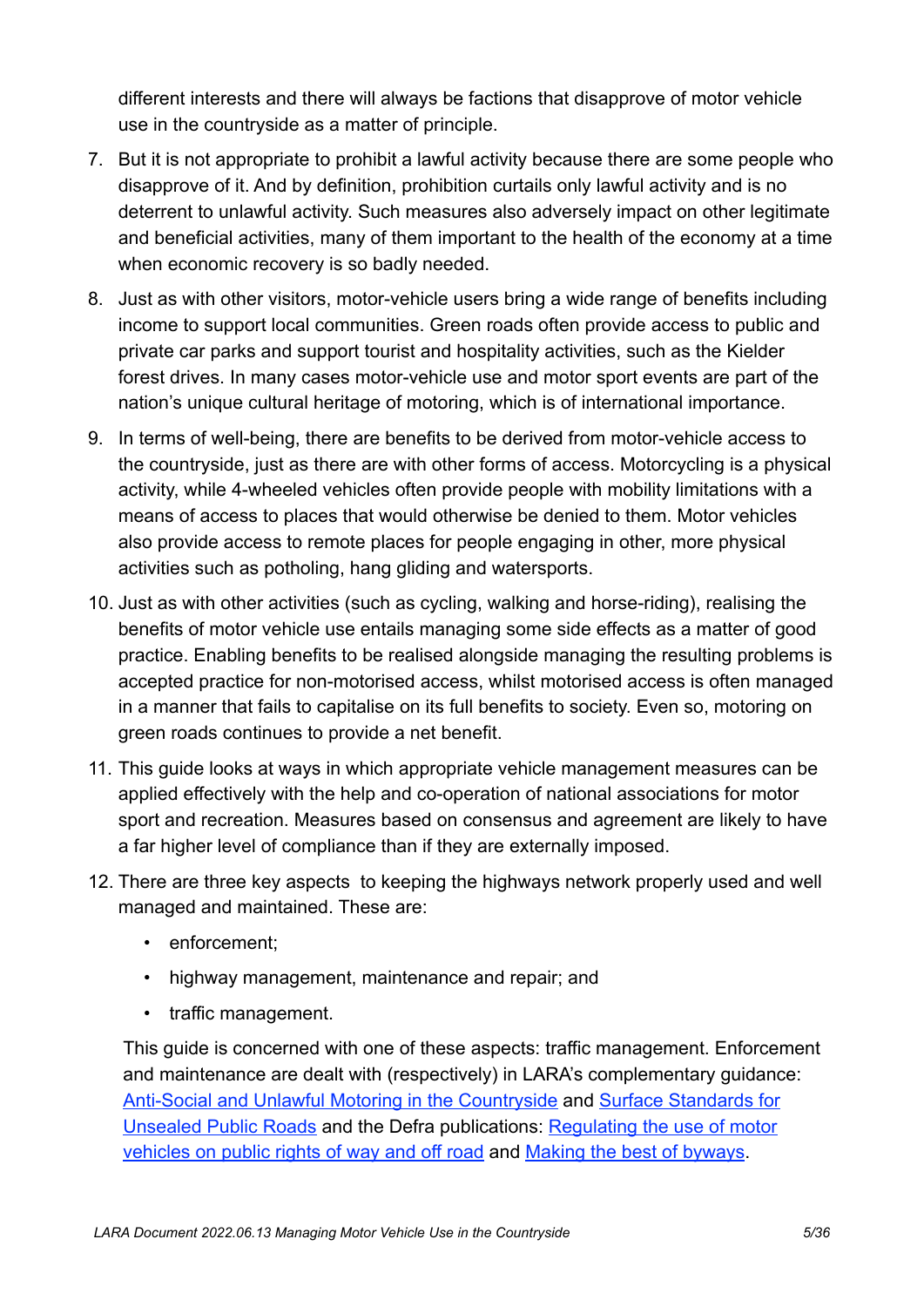# <span id="page-6-0"></span>**Management toolbox**

#### *What and when to use*

- 13. In most cases on-the-ground management will not be required. This guidance is here to help when it is.
- 14. All local authorities with highway and management powers are under a duty both to maintain highways and ensure that they are available to the public for use. There must be good reason to apply measures to restrict the public's right to use and enjoy public highways. The starting point is that, as with any other public highway, the authorities should not use their powers to restrict or prohibit vehicle use on a green road unless there is a well-founded justification for doing so.
- <span id="page-6-3"></span>15[.](#page-6-1) For the purpose of countryside legislation, motoring is open air recreation<sup>[5](#page-6-1)</sup>. Some aspects of motor vehicle use are now part of our cultural heritage and are therefore something that public authorities have a duty to conserve, particularly in National Parks, where there is a primary duty to conserve and enhance.
- 16. The small minority of green roads that are ancient horse and cart tracks are used by motor vehicles and pedal cycles on the same basis; that their use imparts no greater burden on the road owner or inconvenience to other road user than the horse and cart it was dedicated for $6$ .
- <span id="page-6-4"></span>17. If it were not for the fact that the routes are unsurfaced, or have an unsealed surface, then maintenance should be able to cover virtually all of the physical impacts any road would be subjected to. Therefore, barring a failure in the drainage systems or spectacular weather events, it can be assumed that vehicle management measures will need to be introduced where, because of the physical characteristics of the road, maintenance costs would become unreasonable or prohibitive, or vehicle use is simply unsustainable.
- 18. Given an authority's duties to maintain and to secure the accommodation and movement of all - including motorised - traffic on green roads, the decision on which management option(s) it uses must be governed by the nature of the issue the authority is confronted with. Beyond the basic measures (set out on the following page), voluntary measures should be the first option to consider. The requirement to avoid undue restriction of public rights does not mean that the authority is obliged to slavishly work through all the options, but it does mean that all the options should be considered fully at the outset and the measure applied should be the least restrictive that would resolve the issue being addressed.

<span id="page-6-1"></span><sup>&</sup>lt;sup>[5](#page-6-3)</sup> The statutory guidance for Local Access Forums & Rights of Way Improvement Plans in England encompasses motoring as a form of open air recreation. Paragraph 70 of the Gosling Report says: "Motorcycling is a popular sport and should have a place in the overall scheme of open air recreation in the countryside which will be encouraged by the Countryside Commission, as described in the Bill now before Parliament" [the Bill subsequently enacted as Countryside Act 1968].

<span id="page-6-2"></span><sup>&</sup>lt;sup>[6](#page-6-4)</sup> The principle follows the dicta in Case v. The Midland Railway Company (1859) 27 Beav. 247.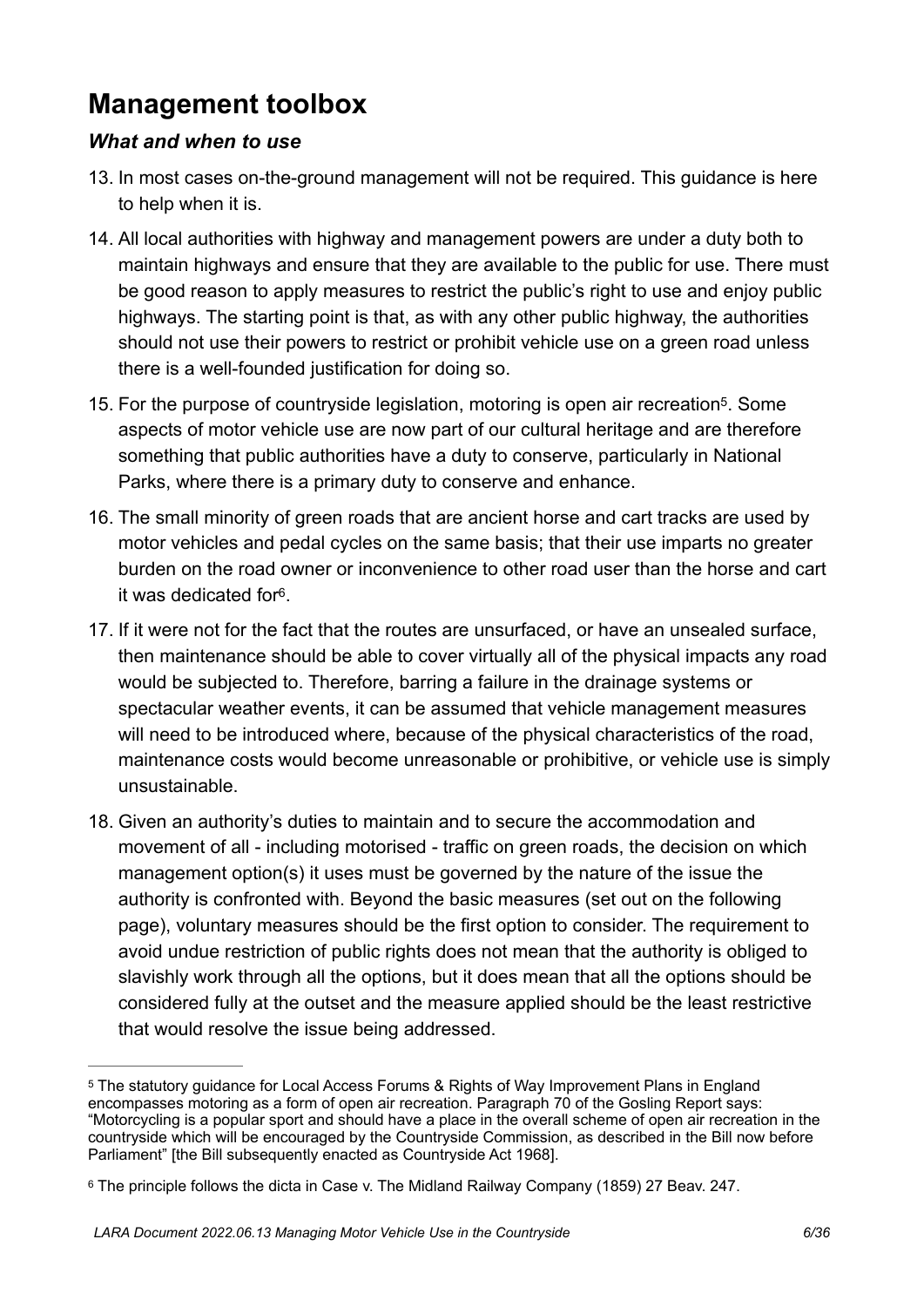## <span id="page-7-0"></span>**Basic measures**

#### **Police and local authority action against illegal and nuisance use**

- 19. This guide is based on the premise that authorities have used their powers to enforce against illegal and irresponsible behaviour wherever appropriate. Traffic management measures are not a substitute for enforcement against criminal offences. The restriction or prohibition of vehicles from a highway because of the bad behaviour of some individuals is no more acceptable on a green road than it would be on a trunk road, or on a footpath or bridleway.
- 20. Advice on tackling the illegal and irresponsible use of motor vehicles can be found in LARA's publication: [Anti-Social and Unlawful Motoring in the Countryside](https://laragb.org/pdf/LARA_20190325_AntiSocialMotoring.pdf) and Defra's publication: [Regulating the use of motor vehicles on public rights of way and off road.](https://laragb.org/pdf/DEFRA_200512_RegulatingMPVonPROW.pdf) The support of the motoring groups for enforcement against illegal and irresponsible use can always be relied upon. Such use can be tackled separately from vehicle management, which is almost invariably a different issue requiring different measures.

#### **Pro-active maintenance and improvement**

- 21. The highway authority is under a statutory duty to keep publicly maintainable highways repaired fit for the 'ordinary traffic of the neighbourhood'. The standard required for green roads is not high, and certainly does not demand sealed surfacing except in very rare cases, where there are high volumes of traffic for land management and access purposes. Repair by voluntary groups is considered to be good practice where appropriate. Volunteer maintenance and repair is valuable in bringing routes up to an acceptable standard and keeping them there. LARA and its members are actively engaged in such voluntary repair work and prepared to help local authorities with this.
- 22. As with other aspects of this guidance, the starting point is that authorities have a statutory duty to maintain public highways and keep them open for use by the public. Green roads are not an optional extra to be closed to users to save expenditure. Moreover, even in a case where use of recreational vehicles is prohibited, authorities are still required to maintain the highway for other users.
- 23. However, there may be genuine reasons to prohibit motor vehicles or certain types of vehicles from certain highways, which because of their characteristics are unable to sustain that use, whether permanently or at particular times of year, or in certain weather conditions. Maintenance and selective restrictions may go hand in hand as part of a management regime. In some cases there may be a trade off between restrictions and levels of maintenance, taking into account the authorities' duty to maintain the highway. Further guidance on surface and maintenance standards can be found in LARA's publication: [Surface Standards for Unsealed Public Roads](https://laragb.org/pdf/LARA_20190329_SurfaceStandards.pdf).
- 24.Defra's publication: [Making the Best of Byways](https://laragb.org/pdf/DEFRA_200512_MakingTheBestOfByways.pdf) is a comprehensive and helpful guide to maintaining green roads in suitable condition. Although published in 2005, it retains its currency and, as a practical maintenance guide, has not been bettered.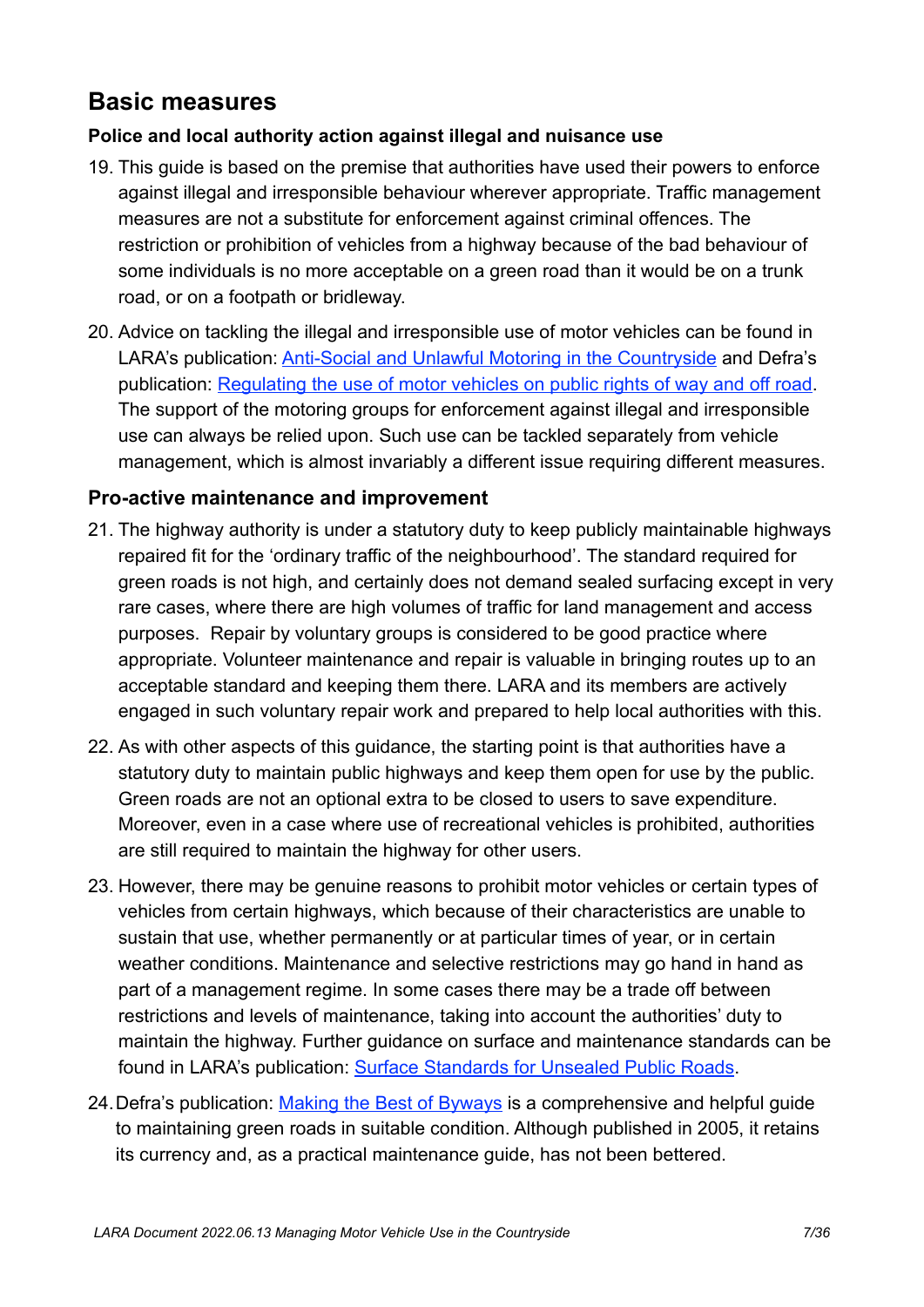## <span id="page-8-0"></span>**Advisory measures**

#### **Individual common sense**

- 25.This requires no intervention. It depends on people making their own independent judgement on what to do. The risk is that individuals may have imperfect information or not be able see the whole picture. They may lack experience or knowledge, or have unrealistic expectations. Signage may help, for example: "Unsuitable for Motor Vehicles", as long as it is applied consistently. This way drivers with limited experience of driving on unsealed surfaces will at least know what to expect.
- 26. Individual common sense is the starting point. Common sense will be suitable for use on a route that needs little, if any, formal traffic management by the local authority. Such a route would generally be resilient (for example: stone-surfaced and/or well drained) and where there its generally a low level of non-recreational motor vehicle use which the surface is able to sustain.

## **Codes of conduct and local guidance**

- 27. LARA Member Organisations have codes of conduct for driving on any green roads, much like the Countryside Code. Examples are the [Trail Riders Fellowship \(TRF\) Code](https://www.trf.org.uk/beginners/#3) and [Green Lane Association \(GLASS\) Code](https://glass-uk.org/about/our-code-of-conduct.html). Guidance can also be developed to deal with specific local circumstances where compliance with a voluntary code seems viable. LARA and its member organisations are willing to work with authorities on developing guidance tailored to local circumstances.
- 28. The Lake District National Park Authority (LDNPA) provides guidance in the form of a '[Green Road Code'](https://www.lakedistrict.gov.uk/__data/assets/pdf_file/0023/105377/leaflet_green_road_code_9_03.pdf) aimed at promoting responsible driving and ensuring sustainable use of the National Park's green roads. The guidance is agreed between the LDNPA, the local highway authority and mechanically propelled vehicle user groups. It was widely distributed through motoring organisations, local vehicle dealerships and tourist information offices, local petrol stations and garages. Commercial businesses involved in recreational driving also distributed the code to their customers. The code can be viewed on the [Lake District National Park](https://www.lakedistrict.gov.uk/__data/assets/pdf_file/0023/105377/leaflet_green_road_code_9_03.pdf) and [Cumbria County Council](https://www.cumbria.gov.uk/roads-transport/public-transport-road-safety/countryside-access/HOTR/Hierarchy_of_Trails_Routes.asp) websites.
- 29. In addition to providing information on recreational driving, the LDNPA guidance includes details on rights of way and the types of rights they carry, voluntary restraint and its importance, and the limitations of maps for identifying routes which carry vehicular rights. It also explains the different classifications of routes in the National Park, the signage on these routes and the reasons for the classification. Not all codes need be as comprehensive as this, but it is an example of what can be achieved through such guidance.

#### **Voluntary restraint**

30. As an alternative to more-formal measures, and in agreement with authorities, LARA or its members may operate a system of voluntary restraint to help solve specific local problems on unsealed roads. It entails a management plan agreed with local motor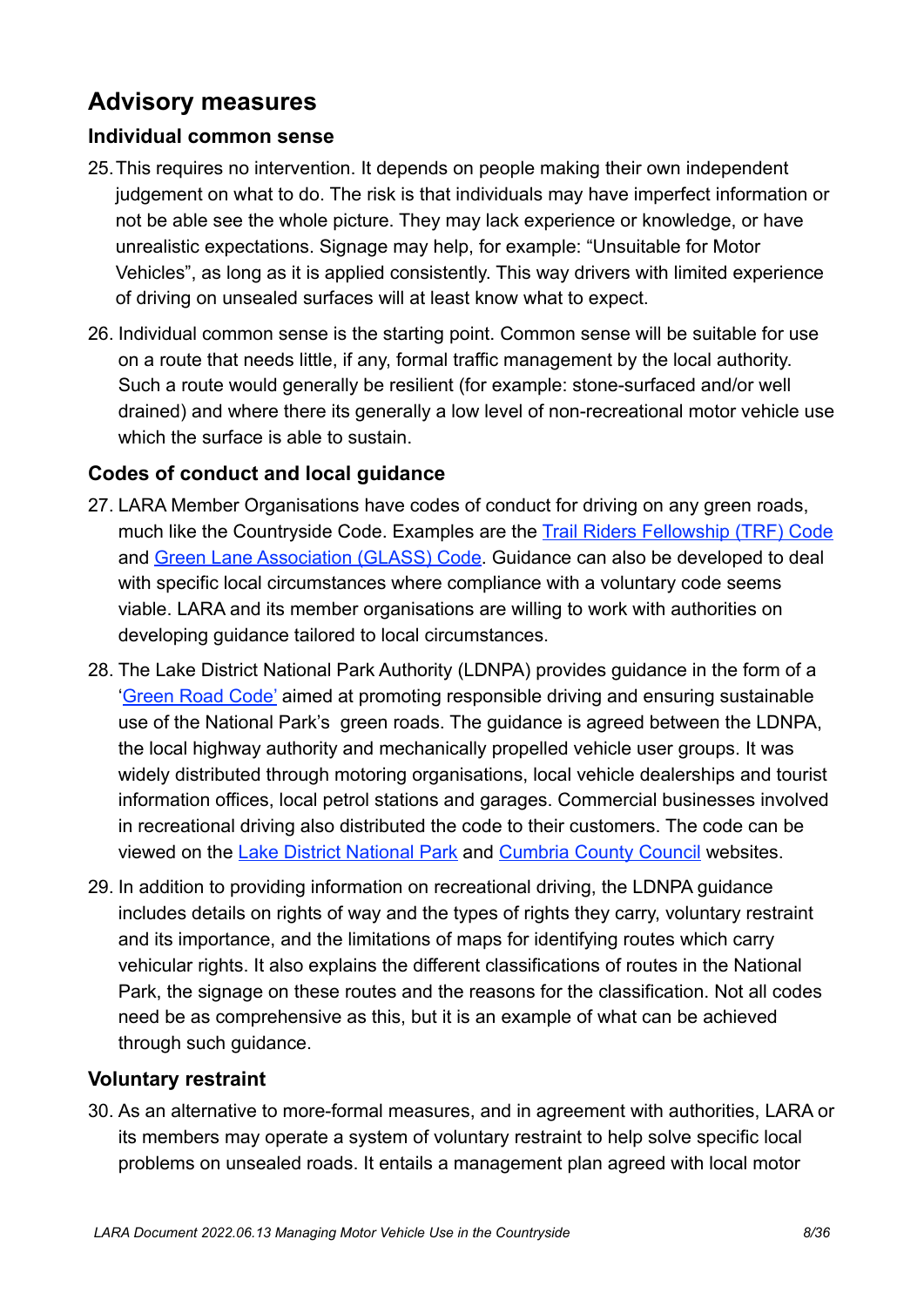vehicle user groups. Signs or notices are erected to indicate that a system is in place and for what period and giving contact details for enquiries. Details of the voluntary restraint scheme are on [LARA's website](https://laragb.org/voluntary-restraint/). It depends on peer pressure and sense of responsibility. Users are warned that if they do not respect these signs, vehicular use may eventually be lost permanently. It is best used on a local basis where there are specific problems that need addressing.

- <span id="page-9-3"></span>31. In addition to the Green Road Code, described in paragraph 28, voluntary restraint is one of the suite of management tools used by the Lake District's Hierarchy of Trail Routes programme<sup>[7](#page-9-0)</sup> which relies on partnership and co-operation. There are 45 trail routes in the hierarchy, on which individual voluntary restraint is applied over and above that advocated in the Green Road Code.
- <span id="page-9-4"></span>32. There is a risk that irresponsible drivers will ignore agreed voluntary restraint notices and continue to drive on green roads that are deemed inappropriate for unrestricted use. A review of the Hierarchy of Trail Routes<sup>[8](#page-9-1)</sup> concluded that voluntary restraint was effective in reducing inappropriate use (possibly because the reasons for the restraint were clear) but not eliminating it. This suggests that statutory measures only need be applied where:
	- the voluntary measures have been tried and shown not to work;
	- reasonable use of statutory regulation is likely to be more effective and is supported by those restricted;
	- the maintenance issues are such that a high level, if not total, compliance is essential - in such cases delaying more effective measures may exacerbate the situation.
- <span id="page-9-5"></span>33. Voluntary restraint signs can also be applied locally to help discourage unhelpful behaviour in specific troublespots. LARA member organisations have provided signs to individual landowners who have requested them and would be willing to work with the authority in drawing up and implementing a scheme. For example, signage requesting users to take extra care during lambing season. Similar prescribed signage<sup>[9](#page-9-2)</sup> is commonly used on roads with sealed surfaces to warn of livestock, ducks, deer, hedgehogs, toads etc.

<span id="page-9-0"></span><sup>&</sup>lt;sup>7</sup> See [Appendix C.](#page-23-0)

<span id="page-9-1"></span>[Towards Practical Management of Motorised Recreational Vehicle Activity in a National Park: Robinson, D](https://laragb.org/pdf/CRN_200506_LakeDistricHoTR.pdf) [8](#page-9-4) [and Wilson, G. 2001](https://laragb.org/pdf/CRN_200506_LakeDistricHoTR.pdf)

<span id="page-9-2"></span><sup>&</sup>lt;sup>[9](#page-9-5)</sup> The Traffic Signs Regulations and General Directions 2016 (SI 2016 No. 362) (as amended) Schedule 2, [Part 2.](https://www.legislation.gov.uk/uksi/2016/362/schedule/2/made)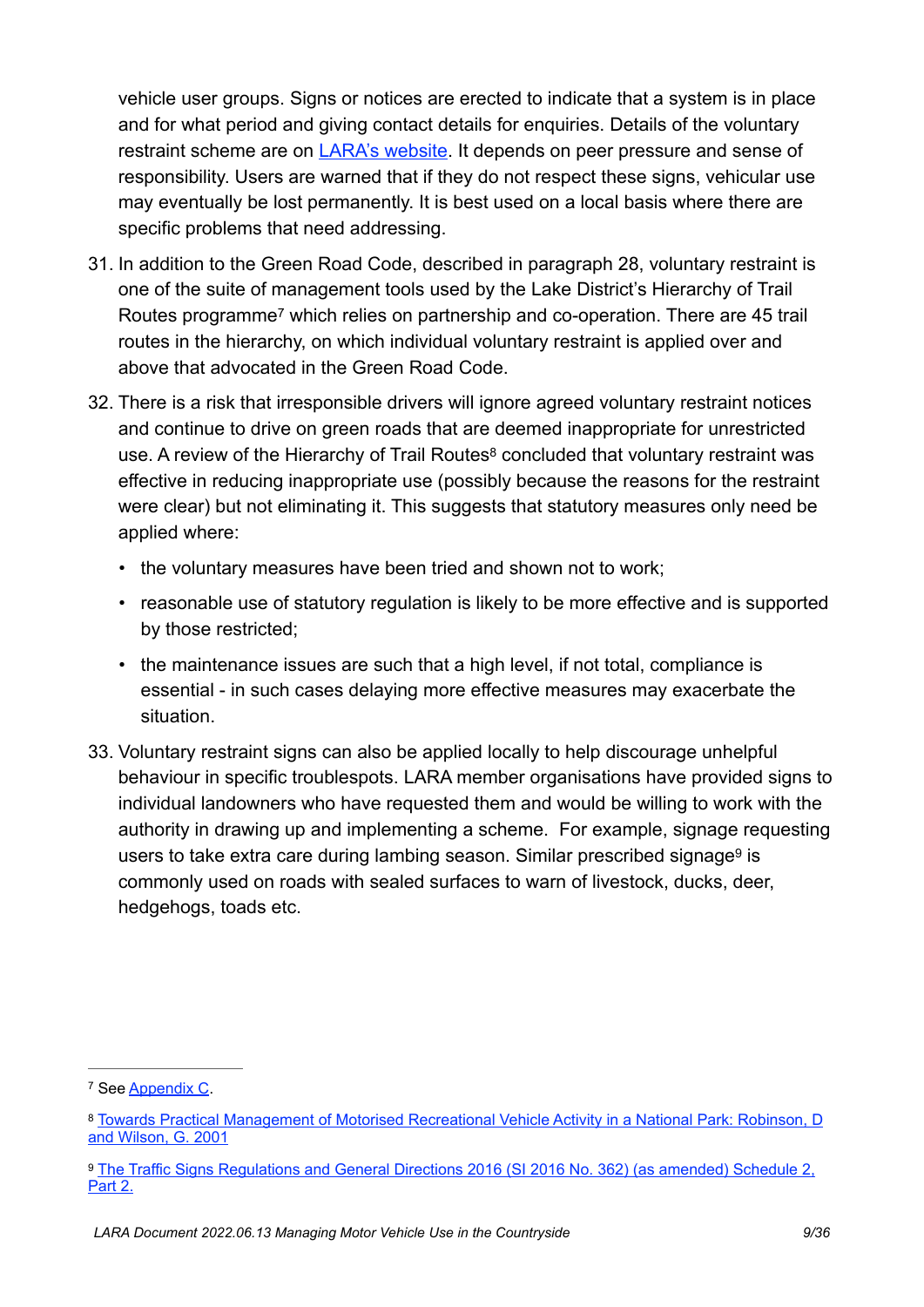## <span id="page-10-0"></span>**Temporary measures**

### **Temporary restrictions by Notice**

<span id="page-10-2"></span>34. When unexpected works to the road are needed, or to prevent serious damage to the road or danger to the public, the highway authority may close the road concerned by the display of notices for two periods of 21 days<sup>10</sup>[.](#page-10-1) If more time is needed to effect repairs, the authority can use that time to consult on interim management measures, such as a temporary traffic regulation order, until a more lasting solution can be effected or the issue is resolved.

## **Temporary Traffic Regulation Order (TTRO)**

- 35. Temporary restrictions by notice are provided for immediate, short-term repairs, whereas Temporary TROs are more suitable for long term repairs, which may include consultations on a more permanent solution. Temporary TROs entail more procedural steps than restrictions by notice, in keeping with the longer period of restriction, but they may be necessary to continue the period of restriction to allow suitable works to be carried out. The motoring organisations are supportive of all motors TTROs where genuinely needed, for example: for repair or maintenance.
- 36. The temporary statutory measures are, by definition, short term measures to facilitate maintenance and/or improvement works. So they should only be used as a response to an emergency or as part of a maintenance regime in order to bring the condition of a road up to a certain point and keep it there.

## **Experimental Traffic Regulation Order (ETRO)**

- 37. An ETRO has truncated consultation requirements. This enables ETROs to be applied and reapplied on a trial and error basis, to provide traffic managers with information on the practical effect of the restriction that they could not otherwise gain by modelling or other application of predictive skills.
- 38. There may well be other valid reasons for an experimental order on a green road, for example: applying restrictions by permit on various classes of user to determine the cause of surface damage. However, the truncated consultation requirements are provided for on the basis that there must be a valid justification for conducting a genuine experiment, which would provide information that could not otherwise be gained.
- 39. ETROs can be made permanent depending on the outcome of the experiment. But any objections to ETROs must be considered in the same way as for permanent orders. Government guidance is clear that these powers are not to be used to sidestep the statutory requirements for proposer consultation. The availability of ETRO powers does not relieve the traffic authority of its baseline network management duty.

<span id="page-10-1"></span><sup>&</sup>lt;sup>10</sup> [Section 14\(2\) of the Road Traffic Act 1984](https://www.legislation.gov.uk/ukpga/1984/27/section/14) & [section 15, subsections \(7\) & \(8\)\(b\)](https://www.legislation.gov.uk/ukpga/1984/27/section/15).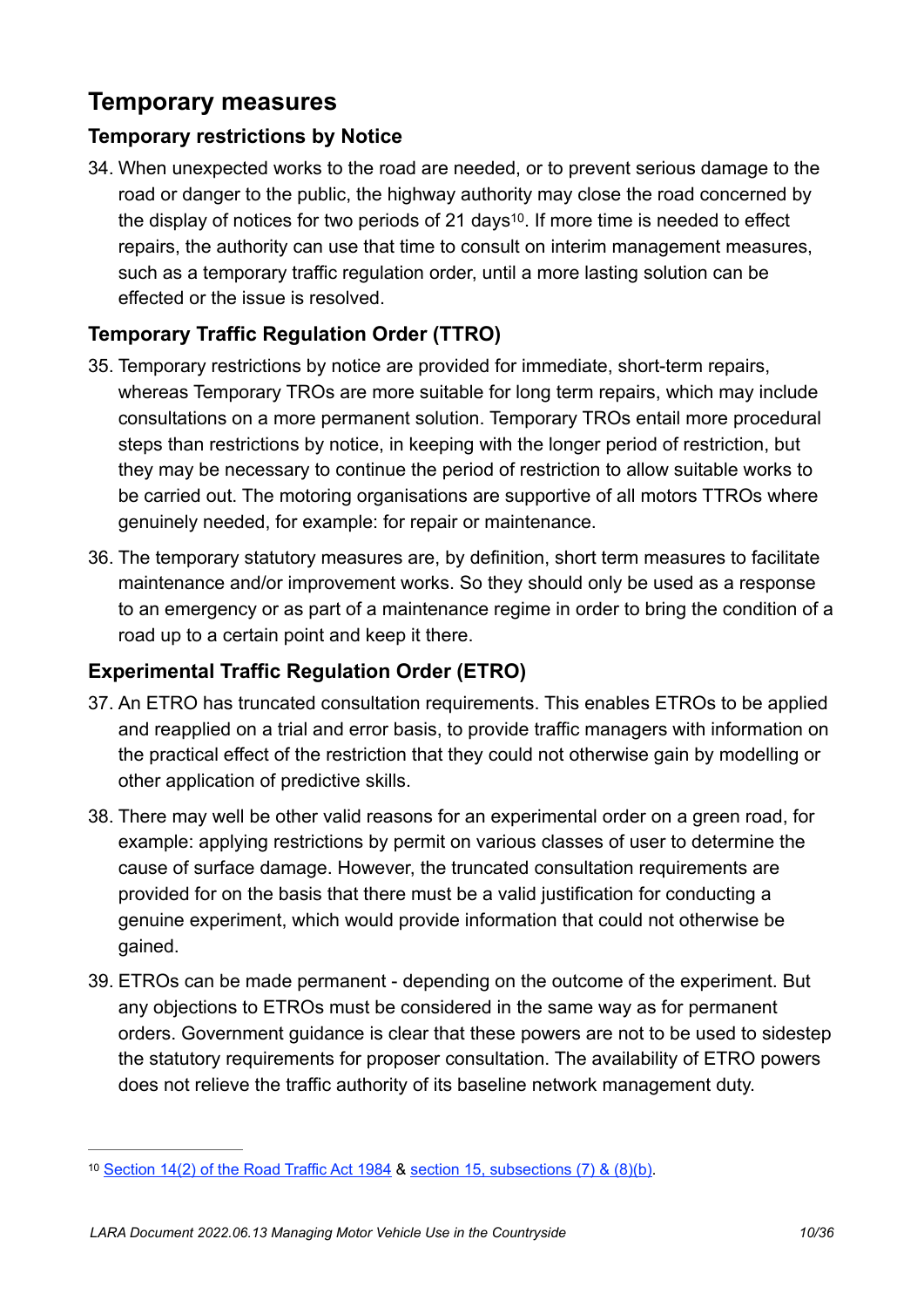## **Public Space Protection Order (PSPO)**

- 40. PSPOs can be used to restrict the use of motor vehicles in similar ways to TROs (see paragraph  $46$  and [paragraph 52 of Appendix D\)](#page-36-0). They can be used as a less costly yet effective alternative to TROs or to complement them.
- 41. PSPOs are temporary, insofar as they can have effect for a period of up to three years. However, this period may be extended and, whilst the extension may not be for more than 3 years, there is no limit on how many times it may be extended. This gives the local authority the option of allowing a PSPO to simply lapse if no longer needed.
- 42. PSPOs can deal with irresponsible behaviour without necessarily restricting access. PSPOs can be made to limit group sizes, to reinforce requirements to fit legal exhausts, to restrict rear tyre choice on motorcycles. The effect of PSPOs is not confined to the highway and can deal with activity off the highway<sup>[11](#page-11-1)</sup>.
- <span id="page-11-4"></span>43. A PSPO can made by a local authority that does not have highway or traffic management duties and powers. It can be enforced by the local authority and so Police involvement is not essential. Signs and notices for PSPOs do not have to conform to the requirements of the traffic signs regulations, though the use of lawfully placed traffic signs can be enabled by a  $PSPO<sup>12</sup>$  $PSPO<sup>12</sup>$  $PSPO<sup>12</sup>$ .
- <span id="page-11-5"></span>44. Given that PSPOs are cheaper and easier to implement and enforce, are more flexible and cover the whole of a selected area (not just a highway), PSPOs will be a more appropriate option than a TRO in some instances.

## <span id="page-11-0"></span>**Permanent measures**

## **Selective or targeted TRO**

<span id="page-11-6"></span>45. These are permanent TROs that can be used where restrictions are needed at certain times or days of the year or there is a need to restrict certain types of vehicle. This might be because of the pattern and volume of use in certain honeypot locations, perhaps in National Parks where restrictions could operate on busy Sundays and Bank Holidays. It might be because certain road surfaces are prone to wet weather damage in the winter months when wet conditions are more likely to endure for long periods<sup>13</sup> particularly where weather-induced problems are seasonal and predictable. It might be that certain vehicles would be unsuitable because of their size, weight or wheels/tyres; for example: such TROs are commonly used to prohibit 4x4s, because of their size and weight, whilst allowing motorcycles.

<span id="page-11-1"></span><sup>&</sup>lt;sup>11</sup> [Section 34 of the Road Traffic Act 1988](https://www.legislation.gov.uk/ukpga/1988/52/section/34) effects a general prohibition of driving motor vehicles elsewhere than on roads, but subsection (3) contains an exemption for parking on the verge.

<span id="page-11-2"></span> $12$  Contravention of a traffic sign is an offence that can be enabled by either TRO or PSPO.

<span id="page-11-3"></span><sup>&</sup>lt;sup>[13](#page-11-6)</sup> Water is by far the biggest maintenance issue on unsurfaced green roads.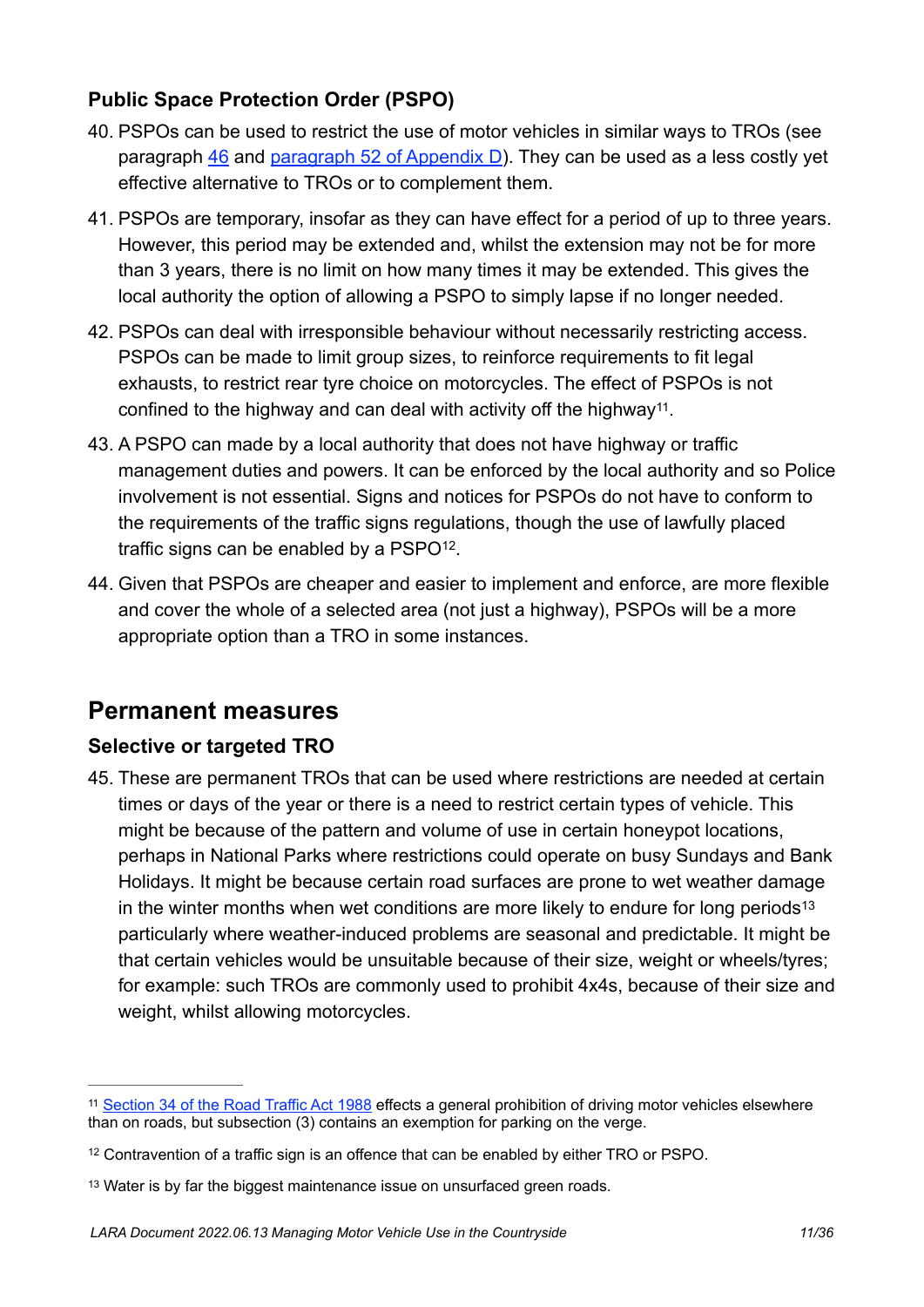- <span id="page-12-0"></span>46. The existing TRO legislation enables a TRO to be used to apply any of the following restrictions, or combinations of any one or more of them:
	- restrict all or certain types of vehicle at particular times of the day or times of the year, for example: to facilitate public events or peaks in usage;
	- restrict use when roads are vulnerable to damage because of particular weather conditions;
	- implement a one-way system, which can can help reduce danger to users on narrow or steep lanes;
	- require vehicles to use only a specified proportion of the road, for example: the made-up carriageway and not the soft verges;
	- restrict vehicles that would be unsuitable because of their size, weight or other characteristics;
	- enable access on a permit basis.
- 47. In addition, it is possible to make a TRO that applies restrictions to several specified roads in a locality. Where there is a good objective evidence base and broad support, including from those who use of the road would be affected by the TRO, an order covering several roads can be a cost-effective option.

### **Flexible TRO**

- 48. The Flexible TRO is best used where it is known that there are ongoing problems that will arise but their occurrence cannot be reliably predicted. It is simply a variation on the selective or targeted TRO, making motor traffic management on vulnerable unsealed roads more responsive, easier to implement and manage, and fairer.
- 49. Although permanently in place, the Flexible TRO would only take effect when the signs are displayed, using the same principle that applies to road works. And although road works are almost always effected by Temporary TROs, the legislative framework would enable it to be made as a permanent TRO, where restrictions could be applied only when needed. It requires no legislative or regulatory change.
- 50. Whereas an emergency notice, or a Temporary TRO, has to be made afresh each time it is needed, a Flexible TRO would be in force all the time and only activated, by an agreed administrative procedure, when circumstances dictate. This could be increasingly helpful to authorities now that extreme weather events are by no means confined to certain months of the year.
- <span id="page-12-2"></span>51. Where a road, or a group of roads, is, or is sometimes, waterlogged, or soft enough to be vulnerable to excessive motor impact, then the traffic authority could make a Flexible TRO[,](#page-12-1) prohibiting motors<sup>[14](#page-12-1)</sup>, with the prohibition expressed in the TRO to be in

<span id="page-12-1"></span>[<sup>14</sup>](#page-12-2) Or potentially any users.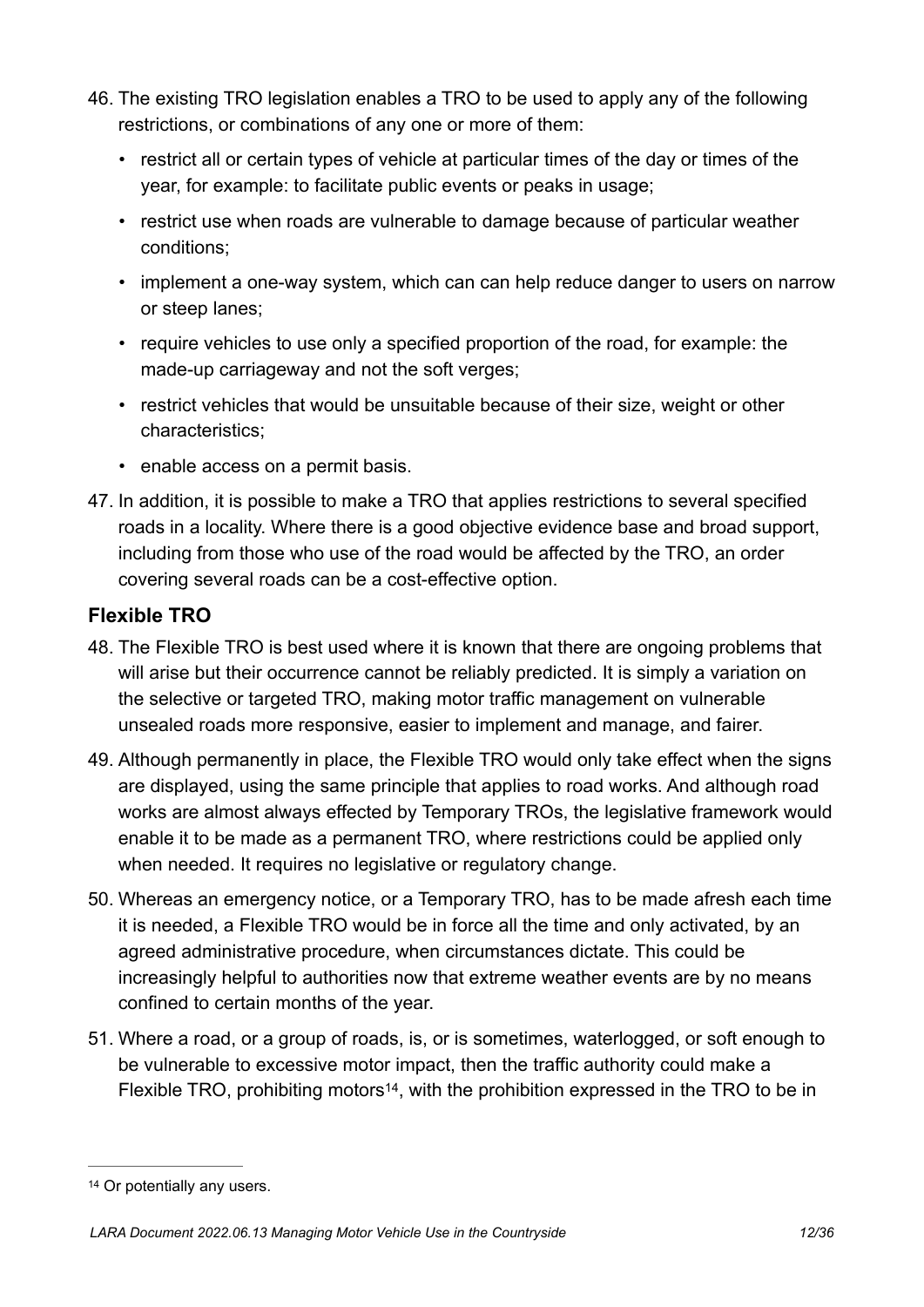<span id="page-13-3"></span>force only when the statutory signs are displayed<sup>15</sup>[.](#page-13-1) The schedule to the TRO would state that activation of the order by signs will be in accordance with an agreed council procedure or protocol, perhaps with Local Access Forum supervision, except in extreme circumstances, for example: a sudden flood. A practical methodology for a Flexible TRO is set out in [Appendix B](#page-22-0).

52. A Flexible TRO could also be used in National Parks, and other honeypot locations, to balance motor traffic against other users for amenity reasons. It could be used on more heavily used or sensitive, routes, with the default being: closed to motors, with agreed open periods, either generally, or on a permit-on-request basis.

## **Full time prohibition of all motors TRO**

- 53. These TROs are mostly used where the physical character of the road is such that motor vehicle use, or use by certain classes of motor vehicle, would be unsustainable or an unreasonable nuisance under any circumstances. However, they can be used for any of the other statutory purposes for making a TRO, including purposes other than highway nuisance such as amenity or conservation of natural beauty. The motoring organisations are supportive of full time, all motors TROs where genuinely necessary, and it is clear that other management measures have not worked, or would not work.
- 54. Where recreational motoring is not a highway nuisance, motoring organisations are open to compromise and would accept a degree of restriction in order to advance aims for subjective matters such as amenity and natural beauty. The Police and local authorities are much more likely to have the assistance of the motoring groups in education and enforcement on routes where such permanent orders are used only as part of a broad-spectrum management policy approach.

## <span id="page-13-0"></span>**Good practice**

- <span id="page-13-4"></span>55. Reducing conflict can be achieved by raising awareness amongst all parties as to entitlement, responsibilities, and the true nature of byway status. The term byway open to all traffic is often misunderstood. These green roads, like any other highways, are not necessarily open to all traffic. All highways are only open to traffic which does not commit a common-law nuisance or other offence<sup>[16](#page-13-2)</sup>. Such offences include:
	- use on a highway of vehicles of unreasonable size and character;
	- use of vehicles calculated to intimidate other users;
	- racing by any form of traffic;
	- hindrance of the free passage of other road users by negligence or misbehaviour.

<span id="page-13-1"></span><sup>&</sup>lt;sup>[15](#page-13-3)</sup> Which is a prerequisite for police enforcement in any event.

<span id="page-13-2"></span>[<sup>16</sup>](#page-13-4) Halsburys Statutes of England vol XIX, P. 9, 1st edn. (1930).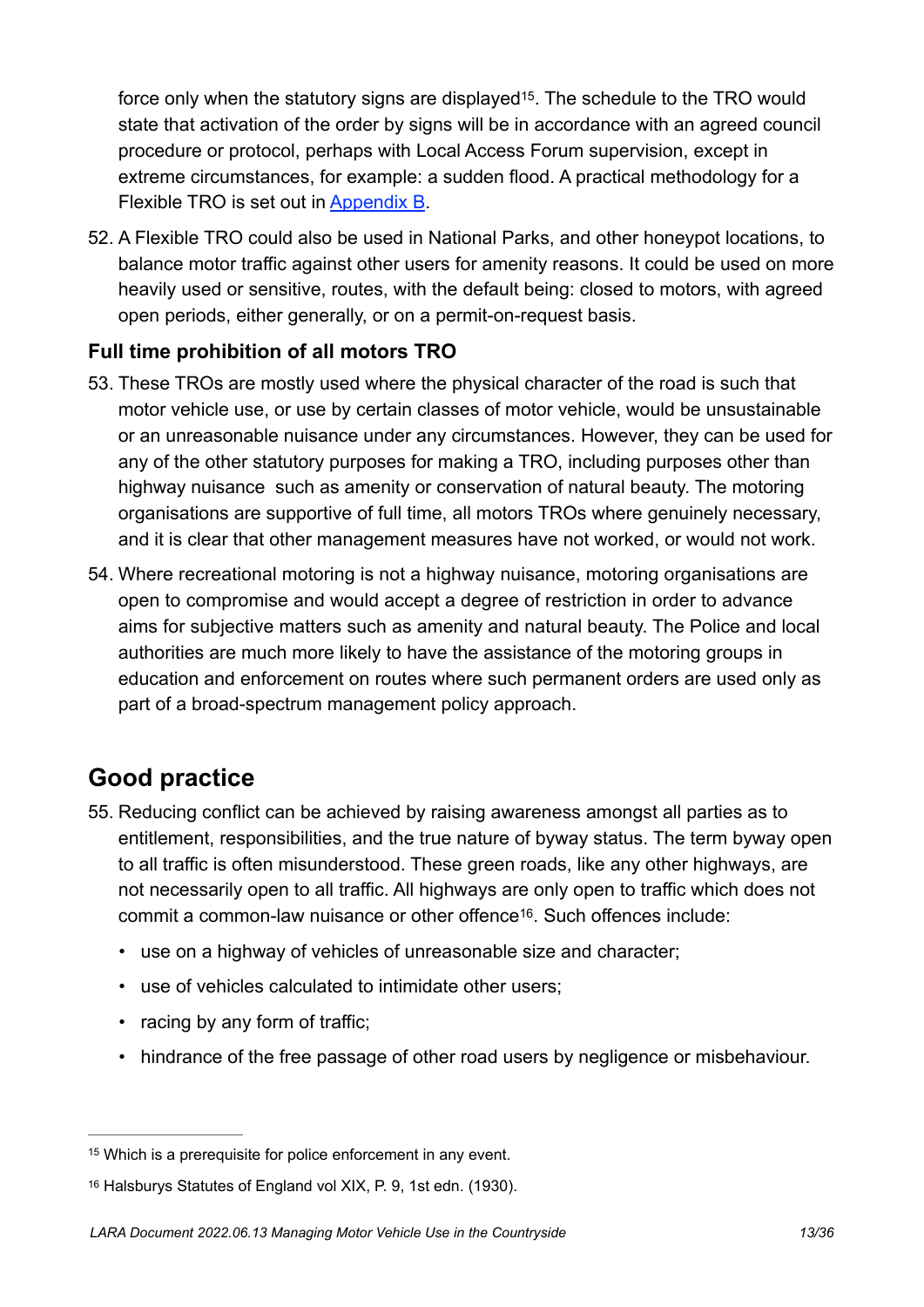- 56. Users of motorised vehicles and other users can, and sometimes do, behave on green roads in ways that breach their legal entitlement. This exacerbates an often needlessly adversarial approach towards use of TROs. Those that suffer from motorists acting beyond their entitlement, understandably mis-perceive that byway status confers on motorists a right to engage in inappropriate behaviour. Some motorists mis-perceive that byway status gives them the right to behave is such ways.
- 57. Implementing TROs need not be costly or contentious. Many authorities make effective and widely supported TROs at minimal cost. The key to this is effective partnership working, although it has to be recognised that there may be parties at both ends of the spectrum with views that cannot be reconciled. LARA members will always support any reasonable and proportionate proposals, particularly if they are aimed at preserving and maintaining the green roads network for the benefit of responsible and sustainable use.
- 58. Motorists may be more willing to accept proportional TROs if the effects were evidently simply to introduce management that reflected and preserved the character of the green road. Likewise, non-motorists may be more accepting of responsible motor vehicle use if they had better understanding of the fact that the right to drive is an entitlement which carries with it a responsibility not to engage in behaviour which amounts to a nuisance or offence.
- 59. The procedures and requirements for making TROs are clearly set out in legislation and guidance (some statutory), as are the duties to be fulfilled by the authority. Authorities should be aware that any decisions made by them are potentially open to legal challenge and therefore it is important for them to be diligent in consulting on proposed measures and in keeping adequate records. However, the rules do not provide for TROs to be quashed because of minor departures from the requirements and TROs will not be quashed unless there are grounds for believing that the process was substantially unfair.
- 60. Over-restrictive TRO's risk imposing an ongoing burden, by reducing the socioeconomic benefits of trail-riding and green-laning, provoking an increase in illegal use and triggering litigation. Without this burden, more resources could be expended on maintaining and improving green roads.

## **Key Points**

<span id="page-14-1"></span>• Consider all the possible alternatives and apply the least restrictive option in compliance with the the authority's statutory highway and traffic management  $d$ uties<sup>[17](#page-14-0)</sup>

<span id="page-14-0"></span><sup>&</sup>lt;sup>17</sup> Principally: [section 41 of the Highways Act 1980](https://www.legislation.gov.uk/ukpga/1980/66/section/41) - to maintain any highway highway maintainable at public expense; [section 130 of the Highways Act 1980](https://www.legislation.gov.uk/ukpga/1980/66/section/130) - to assert and protect the rights of the public to the use and enjoyment of any highway; [section 122 of the Road Traffic Act 1984](https://www.legislation.gov.uk/ukpga/1984/27/section/122) - to secure the expeditious, convenient and safe movement of vehicular and other traffic (including pedestrians).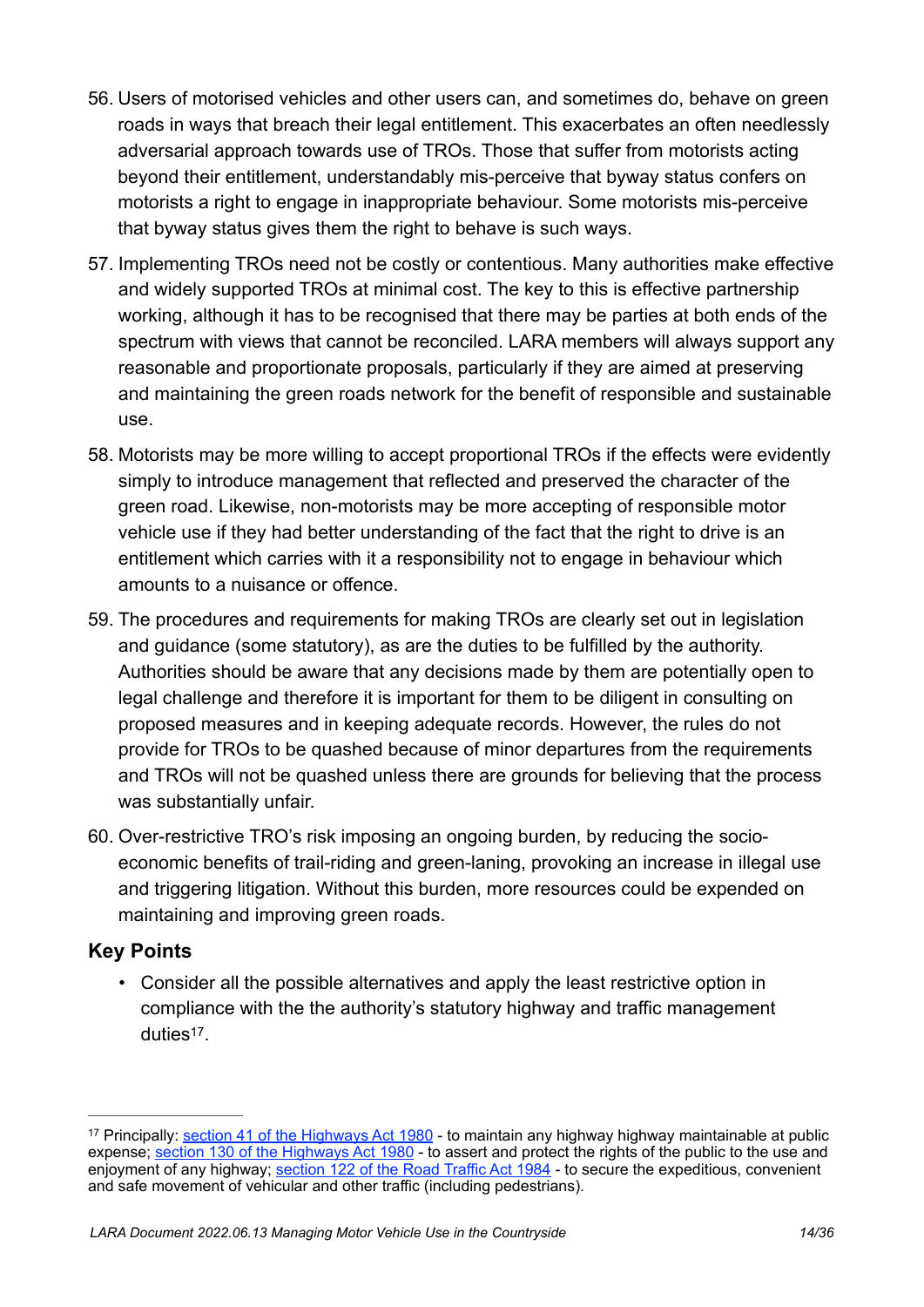- Do not use TRO powers to restrict or prohibit vehicle use on a green road in a way that you would not consider doing on any other class of road, including a trunk road.
- Be aware of authorities' obligations under the the Equality Act 2010 and that the prohibition of motor vehicle use may disproportionally affect, or completely deny, equal opportunity for people with protected characteristics such as disability, health, or age to enjoy access to the countryside and green spaces and the consequent health benefits.
- Carry out a meaningful consultation with all interests likely to be affected. This helps to avoid objections and litigation.
- Do not use TROs as a quick fix to deal with problems for which other legal solutions have been expressly provided by Parliament, for example: fly tipping<sup>[18](#page-15-0)</sup>.
- Acknowledge that the public are equally entitled to use green roads responsibly and sustainably, whatever mode of transport they choose. Pedestrians have no greater entitlement to use highways than equestrians, just as equestrians and pedestrians have no greater entitlement to use highways than motorised users.
- Do not use TROs as a substitute for proper maintenance. The highway authority is under a statutory duty to keep publicly maintainable highways repaired fit for the 'ordinary traffic of the neighbourhood'. For green roads the standard required is not high.
- Motor vehicles are to green roads as narrow boats are to canals and horses are to bridlepaths. Be aware that using a TRO to retract public rights could fundamentally change the character of a green road and effectively turn it from being a public road into a private drive with a public maintenance liability.

<span id="page-15-1"></span>- Ω -

<span id="page-15-0"></span><sup>&</sup>lt;sup>[18](#page-15-1)</sup> TROs are sometimes seen as a quick fix to deal with non-motoring offences, because they offer the opportunity to erect barriers to physically prevent access. Denying the public access to a public highway to deal with motoring or other offences or misdemeanours is an inappropriate use of statutory powers and subject to judicial review. Moreover, preventing access to a highway will simply displace the problem to another location.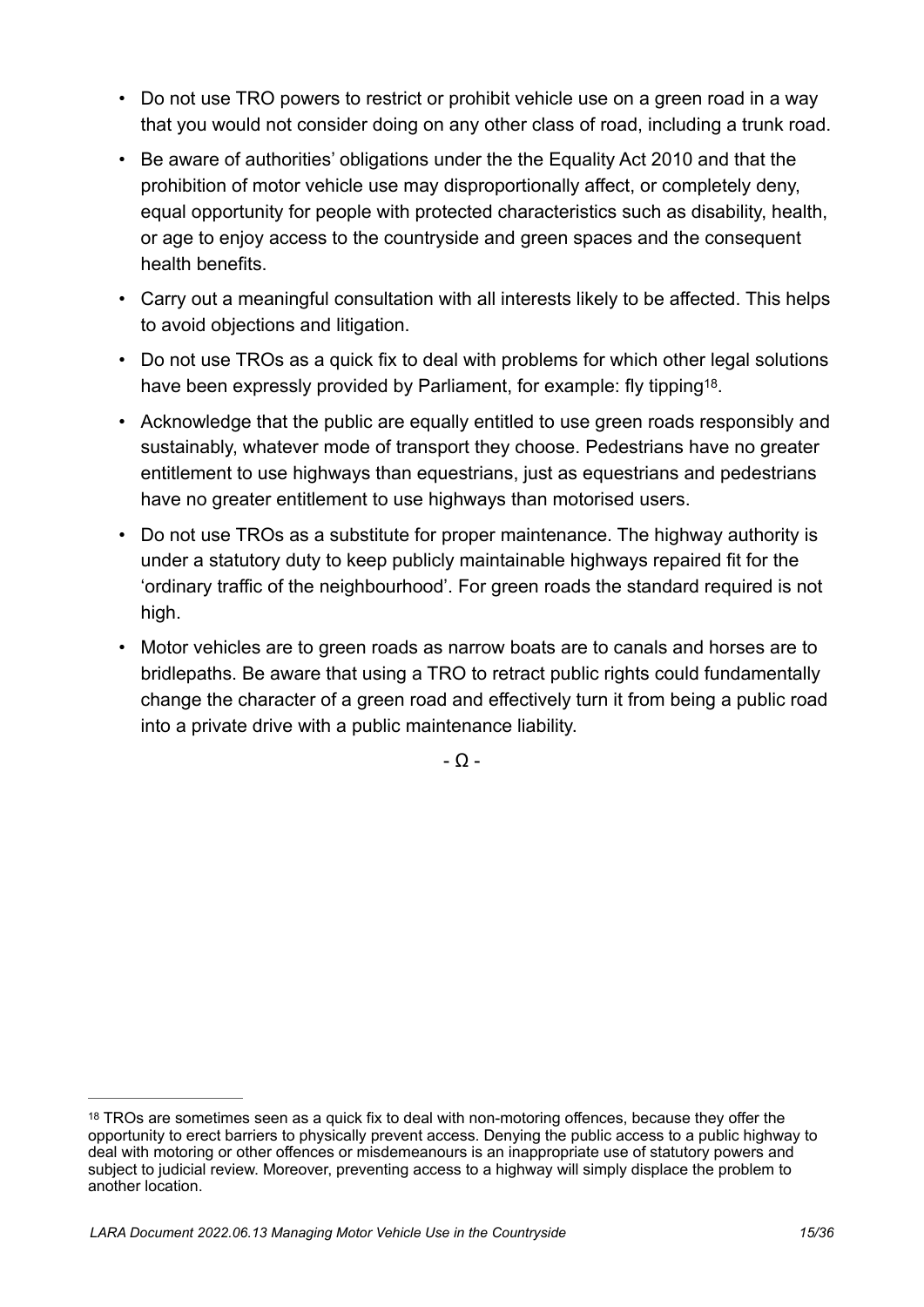# <span id="page-16-0"></span>**Appendix A - Example scenarios and solutions**

- **Scenario A:** A carriageway consisting of a grass track on clay soil is damaged, beyond natural recovery, by being driven on recklessly while waterlogged. There are deep ruts and sloughs along most of the length. The track is waterlogged and there is no effective drainage.
- **Solution:** A Flexible TRO to close the carriageway to allow it to dry out and effect repairs. Plough and harrow the surface, leave it for a couple of years to bed down. The Flexible TRO can allow closure while the track is unsuitable for use and to enable it to be opened when it has recovered and to be re-assessed if conditions and use require it.
- **Scenario B:** Use of a narrow, twisting track by large 4x4s has resulted in damage to dry stone walls and buildings bordering the track.
- **Solution:** A selective/targeted TRO with a prohibition for motor vehicles over a prescribed size or weight, for example: 100-inch wheelbase maximum. Apply a permit access system with motorcycles in 2 directions and 4x4s in one direction. A physical barrier could be used to prevent wider vehicles from breaching the restriction.
- **Example:** Gatescarth Pass, Lake District.
- **Scenario C:** 4x4 drivers have strayed from the defined path/surface of an unenclosed carriageway causing damage to roadside banks and/or sensitive habitat.
- **Solution:** A TRO that would prohibit access to 4x4s and allow gates at the road end to be locked (with side passage for motorcycles and non-motor traffic), with perhaps key access for horse-drawn vehicles by arrangement, and an agreed number of 'open days' each year for motorised vehicles. This would eliminate illegal and irresponsible use without totally closing the road to responsible users. Another possibility is a PSPO that proscribes certain activities.
- **Example:** BOAT CL23/41, Burledge Common, Bath and North East Somerset.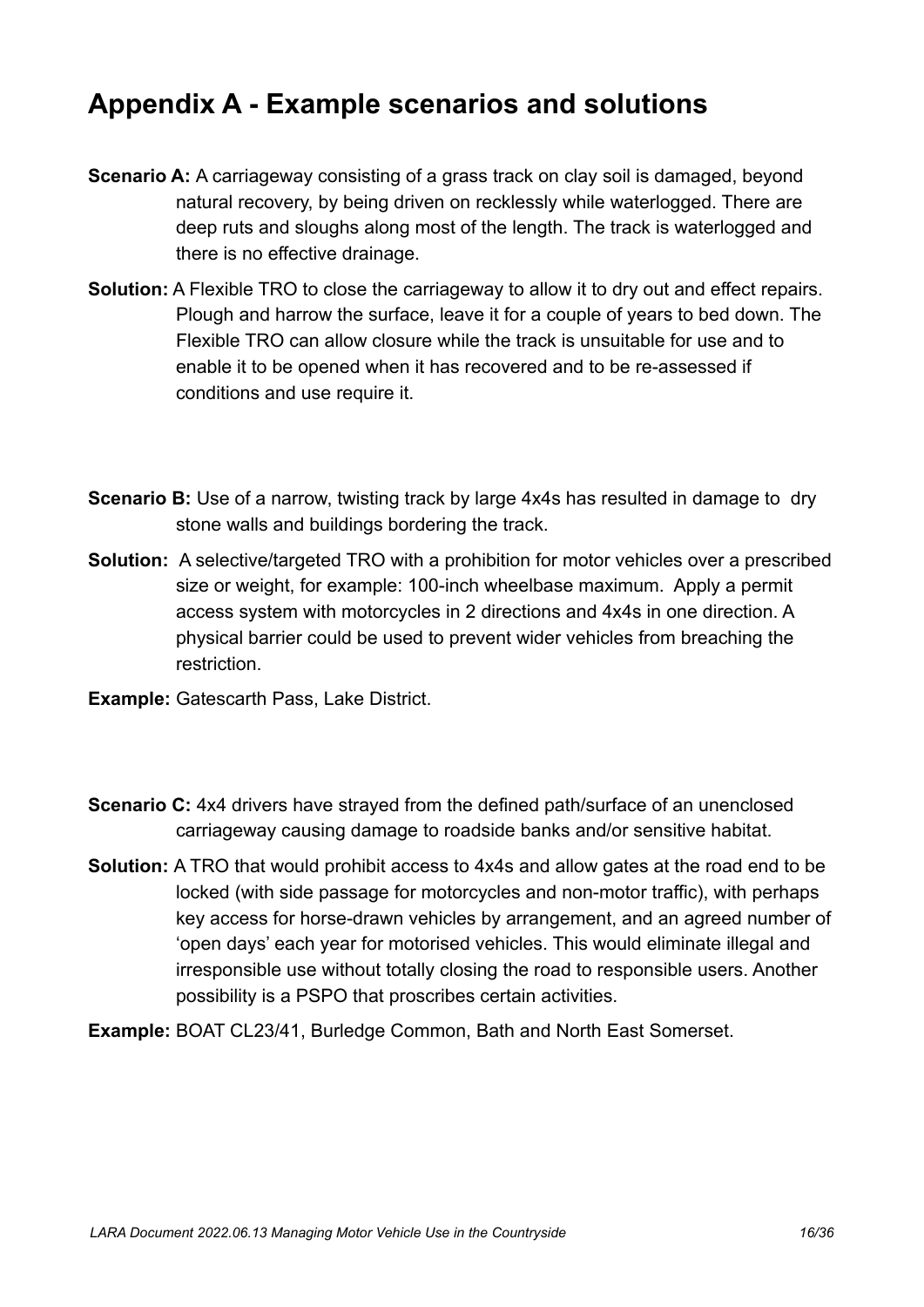- **Scenario D:** A green road has been used for fly tipping, lamping and hare coursing. There has been anti-social behaviour, including intimidation and dangerous driving.
- **Solution:** A TRO with permits for legitimate users, enforced with Police cooperation and agreement. Installation of stout gates, with a gap to the side to allow motor cyclists, horse riders, cyclists and walkers through without permits. 4x4 drivers required to apply for and carry a County Council permit to then be given the code to the gate locks. Consider using a PSPO.
- **Example:** near Luton, Hertfordshire.
- **Scenario E:** The junction of a wooded byway with some footpaths has been abused by irresponsible 4x4 use and turned into a muddy off-track play-area making passage of pedestrians and equestrians tricky and treacherous.
- **Solution:** Confine use of motor vehicles to the surfaced section of green road using 6 foot tree stumps. Add underground and internal reinforcements of the stumps to prevent winching and chainsawing (see [Figure 1](#page-21-0) below).
- **Example:** Wolverns Lane, Surrey.
- **Scenario F:** The confined width of a green road road makes it difficult for other users when encountering vehicles or if vehicles meet head on. Either steep banks prevent users from keeping a safe distance or they have to deviate from the course of the road creating additional informal tracks.
- **Solution:** Consider a TRO prohibiting motors other than motorcycles and/or consider making the road one-way only**.**
- **Scenario G:** Sensitive habitats or breeding areas of protected, endangered or vulnerable species have been disturbed and/or damaged.
- **Solution:** A TRO to prohibit vehicles at specified times of year critical for species under threat.
- **Example:** Motors prohibited from a ford October-May to protect salmon spawning, Rusland Pools, Lake District.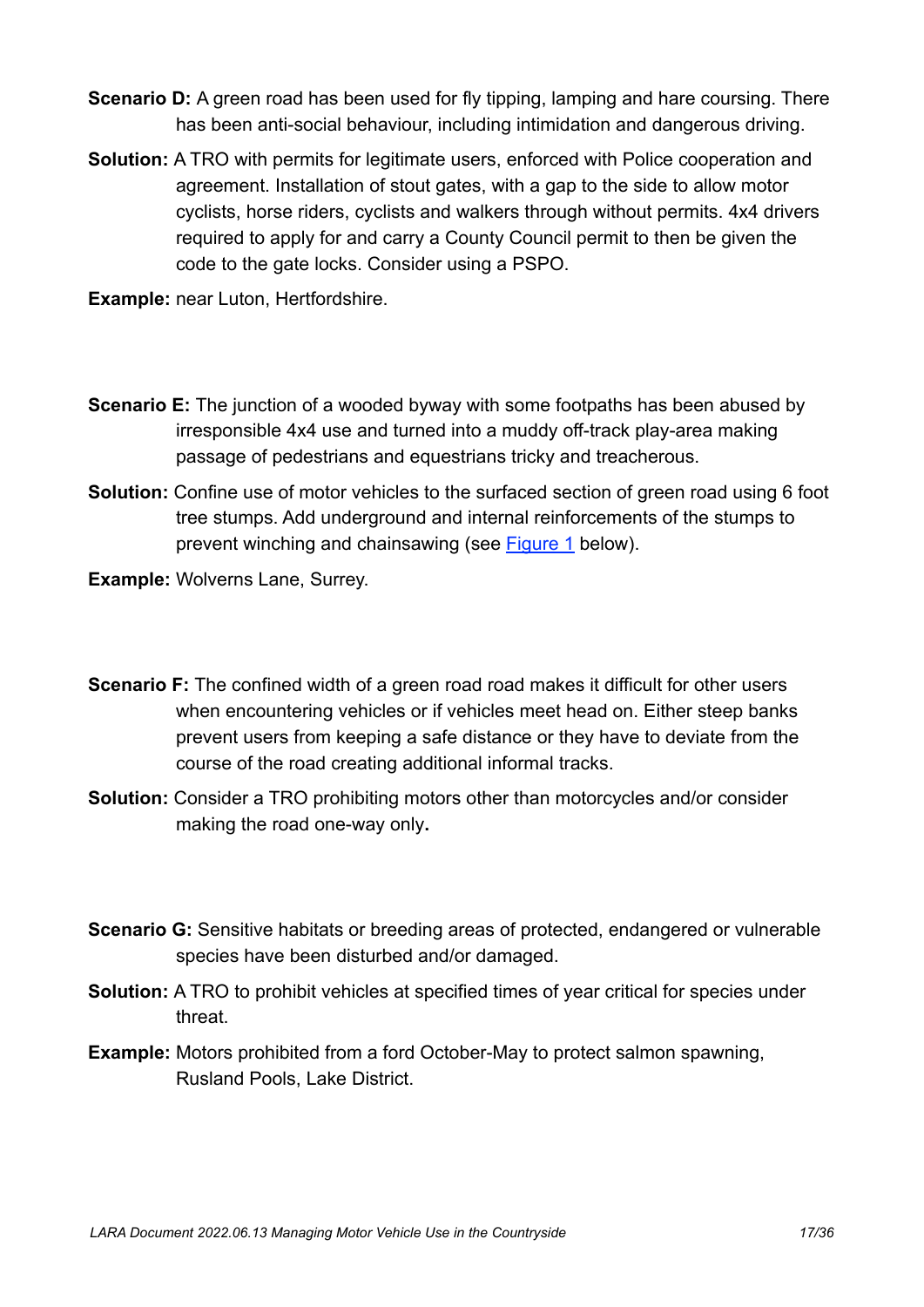- **Scenario H:** 'Travellers' have obstructed a section of county road by passed by a road improvement scheme.
- **Solution:** One possibility might be a TRO to prohibit all vehicles. A compromise solution, which would achieve the same end, would be to prohibit vehicles that cannot pass through a "horse gap" alongside the gate erected to enforce the TRO. Another possibility is a PSPO that proscribes certain activities.
- **Example:** Old Bristol Road, Shepton Mallet.
- **Scenario I :** A green road is subject to irresponsible vehicle use, including abandonment of a vehicle. Maintenance problems include surface degradation and rutting and repairs are quickly reversed in periods of wet weather because of 4x4 use.
- **Solution:** Seasonal closure to four wheeled vehicles, excluding quadricycles and motorcycles, between the 1st October and 30th April and at additional times in the event of heavy rainfall. Enforcement by means of a barrier. Surface repairs involving cultivating and compacting the surface and reseeding, to preserve character and be resilient to 4x4 use in dry conditions.
- **Example:** Farningham**,** Kent.
- **Scenario J:** A green road just beyond the suburban fringe is prone to fly-tipping and stolen cars being abandoned and set alight.
- **Solution:** Whilst there are specific powers to deal with these offences, installing **'**cross axle humps' will deter access by conventional cars and vans without preventing access by 4x4s, motorcycles or horse-drawn carriages (see [Figure 2](#page-21-1) below).
- **Example:** North-west of Haslingdon, Lancashire.
- **Scenario K:** A ford on a clay based soil leading up a hill has become severely damaged such that walkers and horses are almost unable to use it. An adjacent pedestrian footbridge is barely accessible through deep rutting.
- **Solution:** Post prominent Voluntary Restraint notices. Consider a post or fence barrier to create a separate safe path to one side for walkers and horse riders from motor vehicle traffic from a safe pedestrian area. Trim back any overhanging vegetation to allow easier passage for for walkers and horse riders.
- **Example:** Pisley Lane, Surrey.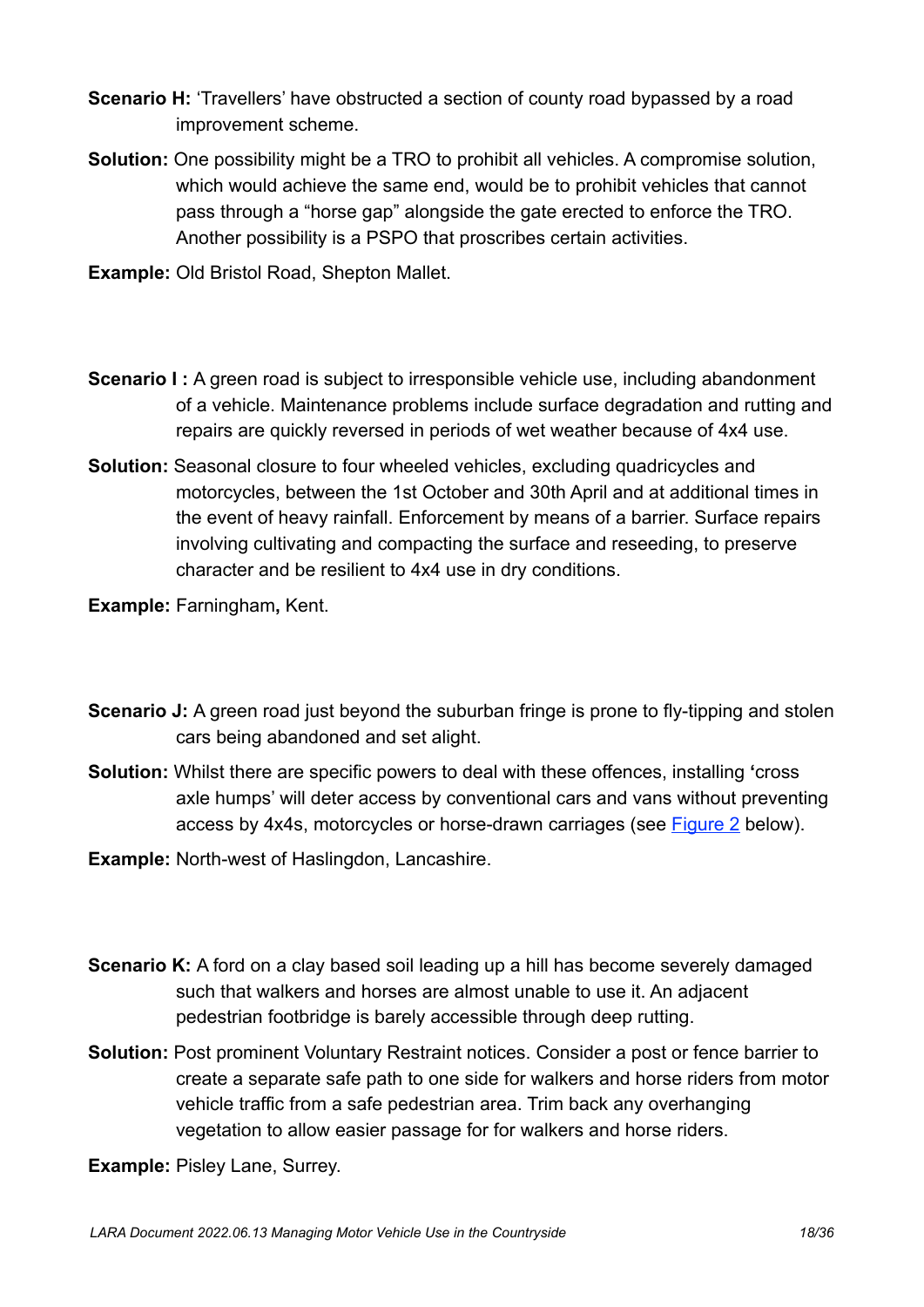- **Scenario L:** A popular lane across an heath, which is an SSSI, has become widened following forestry works and irresponsible use of motor vehicles. Some motorised use, especially on motorcycles, has been all over the SSSI, mainly at night. Sandy wallows have become deep and treacherous.
- **Solution:** Post prominent Voluntary Restraint notices. Consider a PSPO or TRO to prohibit use of the road after dark. Consider engaging motoring organisations to deploy volunteer labour to regularly refill the wallows. Liaise with the Police over a'local action day' to stake out the lane and speak to all motorised visitors during one day and night. Encourage the land agents to stake out the lane and reduce it to a single carriageway making it clear where the legal route lies and discourage deviating from it.

**Example:** Sandy Lane, Frensham, Surrey.

- **Scenario M:** A steep, stony upland unclassified road has deteriorated through exposure to the weather and visitor pressure causing damage including: blocked and broken drains, culverts and gullies, washed away and sunken road surface, displaced and unstable stone on steeper sections. Deviation because of the damage is causing further damage to the fragile landscape surrounding the road, and increasing its visibility in the landscape.
- **Solution:** A temporary TRO to prohibit motor vehicle use whilst the road and drainage is repaired and re-surfaced. Keep the road closed following completion of the works to allow the subsoiling and surfacing to stabilise. Remove prohibition once the road is robust enough to withstand resumption of use by motor vehicles.
- **Example:** Breast High Road, Lake District
- **Scenario N:** Excessive surface damage has been caused on a green road by its use when waterlogged.
- **Solution:** A selective/targeted TRO prohibiting motors with more than 2 wheels from 1 October to 31 May annually. A Flexible TRO could include provision to to close the road at other periods due to extreme weather.
- **Example:** Witchford and Wentford, Cambridgeshire; Warbleton East Sussex; Ash, Surrey**.**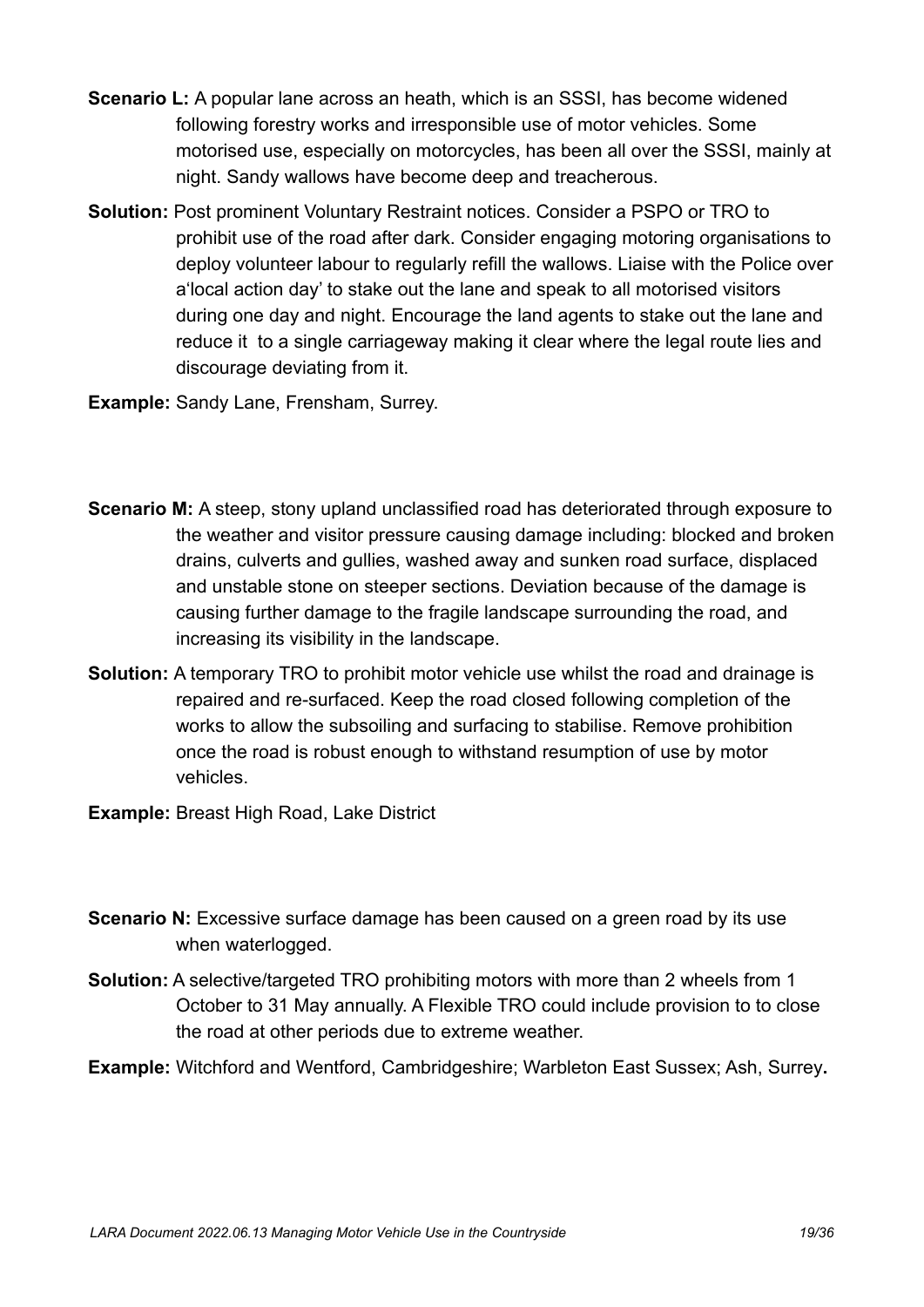- **Scenario O:** An ancient upland road with a rock and stone surface has disappeared over time beneath boggy vegetation. The road passes through an area designated for its nature conservation interest. There has been some damage to surrounding area where vehicles have left the road to avoid areas that have become impassable.
- **Solution:** A selective TRO to prohibit larger, heavier vehicles and confine any effects to the the vicinity of the track. With maintenance, much of the damaging activity will stop. Responsible use can be reinforced through: signage, interpretation, engagement and self-policing. Remove the soft vegetation from the existing track surface, excavate a drainage channel alongside the track using suitable material to raise the track as best possible, lay a geogrid over this prepared formation layer and surface with stone. Introduce drainage discharge points at suitable intervals. Clean drainage ditches crossed by the track lay pipes and cover with stone to maintain existing drainage runs. Create a level base using course graded stone and top with a finer grade of stone. Ensure adequate width and camber to ensure effective drainage.
- **Scenario P:** There has been a combination of various issues (including some or all of the above scenarios) over a wide area, for example: in an AONB, National Park or local highway authority area.
- **Solution:** A holistic, area-wide approach in partnership with representatives of responsible motor vehicle users. Dynamically manage activity through a suite of jointly agreed techniques: colour classification of routes according to their level of use and sustainability; culture change and user education; route signing; voluntary restraint; and statutory measures. Provide dedicated website pages giving general guidance and maps. Encourage local motor vehicle user groups to set up their own forum for: raising awareness, creating dialogue and positive relationships between various interests, providing a pool of manpower for voluntary maintenance work and aiding enforcement through the Police. Form a wider advisory group consisting of authorities, land managers and users (vehicular and others) to help develop solutions to any trouble-spots that arise. Emphasise initiatives through liaison with local highway authorities
- **Example:** Lake District (and Cumbria) Hierarchy of Trail Routes (see [appendix C\)](#page-23-0).
- **Scenario Q:** Motor vehicles are being used to intimidate local residents or other users of the highway and cause damage both on and off the highway.
- **Solution:** Consult the local community on making a PSPO, to target specified activities but allow continued lawful and responsible use of the highway. Consider a permit scheme to enable access only to members of reputable organisations.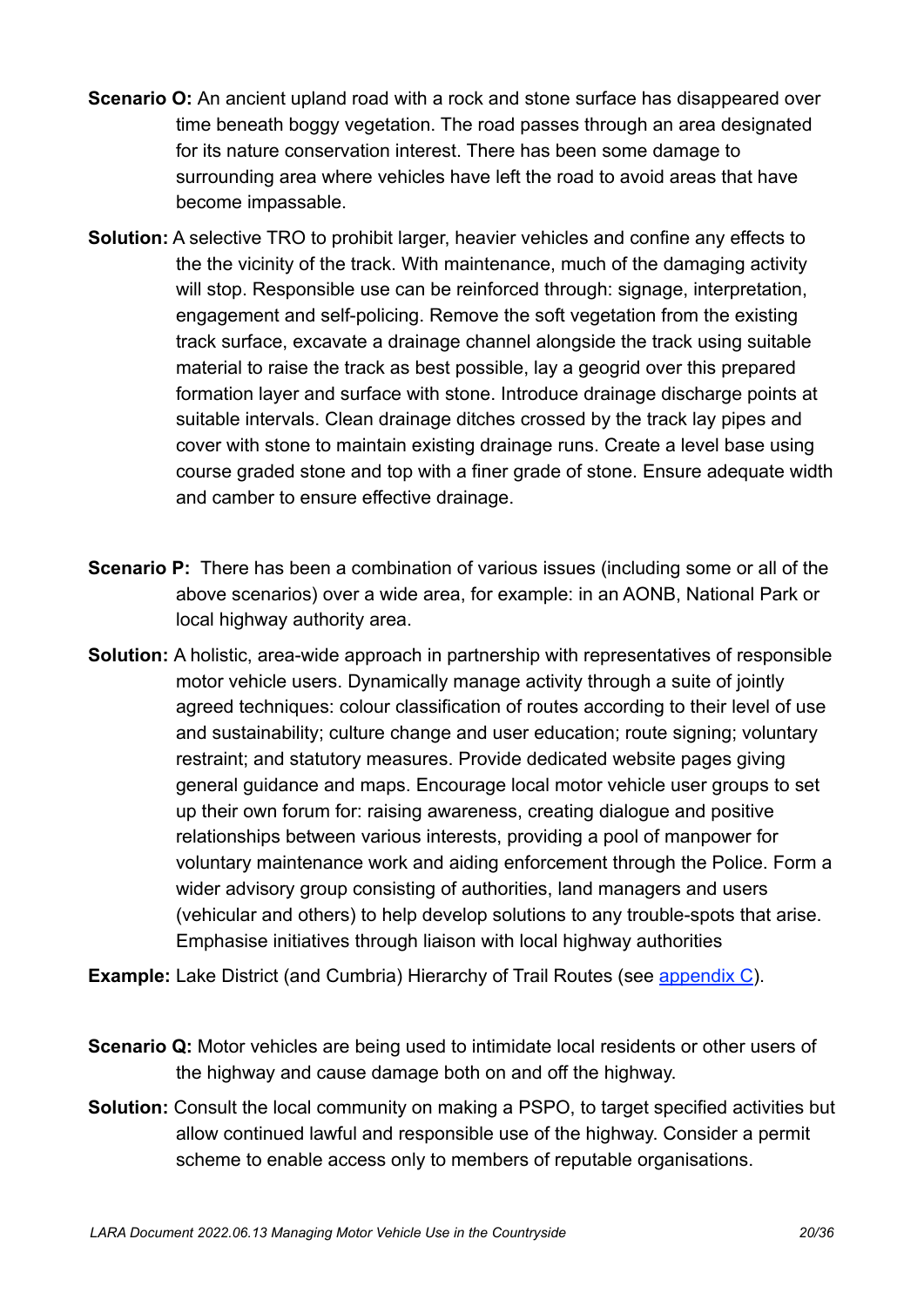

*Figure 1. Example of stumps reinforced to prevent winching and chainsawing (Scenario E above)*

<span id="page-21-1"></span><span id="page-21-0"></span>

*Figure 2. Example of 'cross axle humps' or 'axle twisters' to prevent conventional cars and vans from accessing this green road, which helps to prevent fly tipping and the dumping and/or torching of joy-ridden cars, without preventing recreational use (Scenario J above).*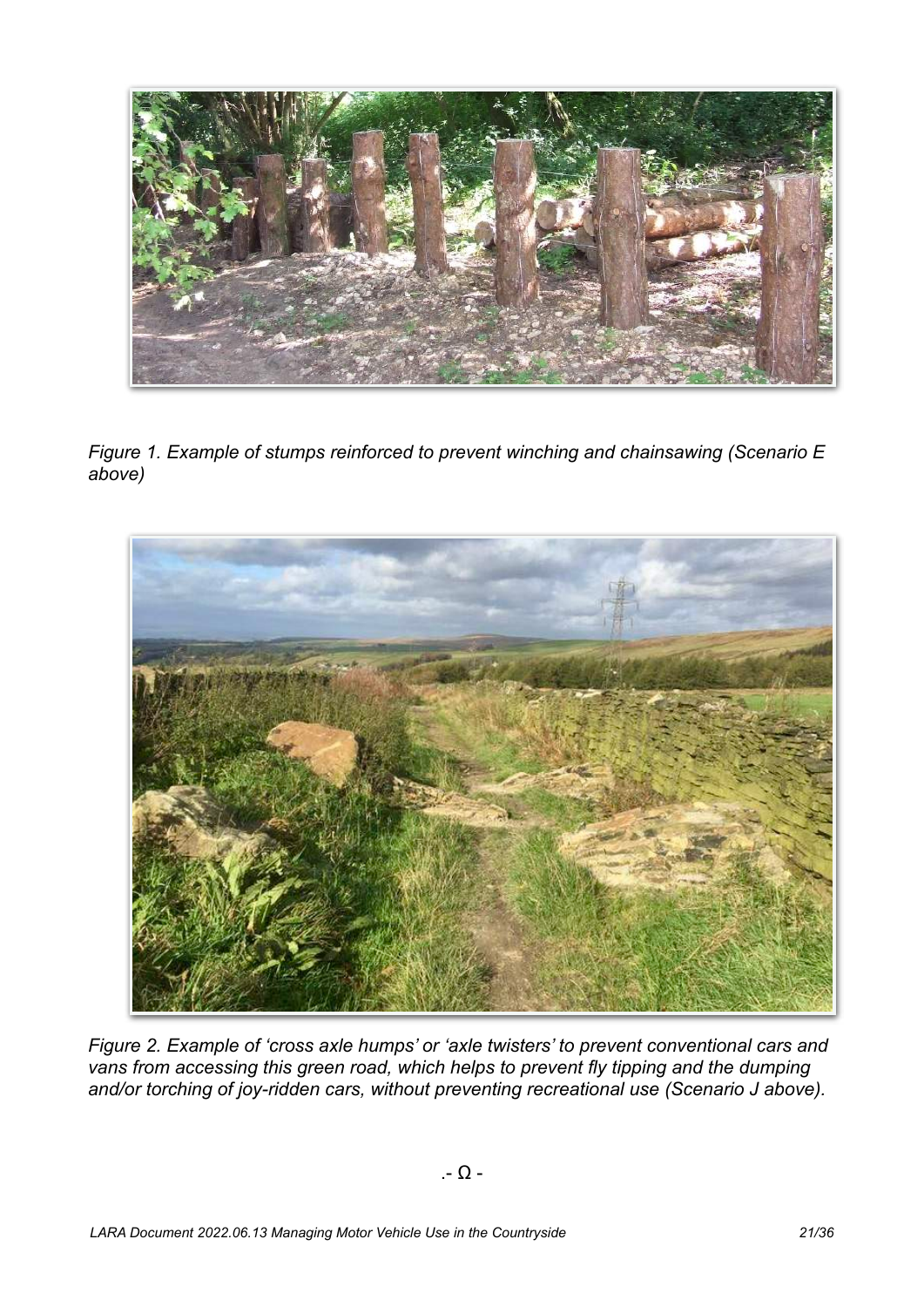# <span id="page-22-0"></span>**Appendix B - Practical methodology for a Flexible TRO**

The activation of any Flexible TRO would be in accordance with an agreed council procedure or protocol, set out in a schedule to the order. Where the prohibition starts a standard 'no cars' traffic sign is placed, alongside the field gate if there is one. Gates are not mandatory. Signs alone will suffice in places.

This sign of itself authorises the locking of the gate, and prohibits 'cars' from passing the sign, but needs to be removed for the periods when the order is not activated.

The Department for Transport acknowledges the need to activate/deactivate traffic signs in its guidance, and suggests covering sign-heads with sacks. The use of a conventional 'fold-down', or 'flip', sign, lockable in either position, would work.

The Department for Transport can (and does) authorise non-standard signs and plates where necessary. This can be done for individual route orders, or for a multi-route order, or perhaps prospectively for an agreed form of order.

This sign, and the plate, could also be authorised by the Department to be smaller, and mounted on the gate itself, such as the ones in use on Gatescarth Pass in the Lake District National Park.

A gap is left at the side of the field gate (or an additional smaller gate is used if stock control is an issue) for the passage of motorcycles, horses, and walkers. In most circumstances ground conditions that require the prohibition for a period of 4x4s will not also require the prohibition of motorcycles, but some routes, at some times, will require such a prohibition. This sign is used.

If the activation of the motorcycle prohibition is only to be occasional and in response to special circumstances, then the bolting of the sign to a pole (or bolting it to a gatepost) is not an onerous task. If the motorcycle prohibition is to be seasonal, or at weekends and bank holidays, then a 'flip sign' plate (as above) would be used.

Consideration needs to be given to horse-drawn vehicles and motorcycle sidecar outfits. Horse-drawn vehicles likely to use the types of roads where a locked-gate TRO would be in force would generally be small 'traps'. If the gate or gap at the side of the field gate is 5'-6" or more wide, then most small traps will pass through anyway.

Councils already address horse-drawn vehicles issues by providing for gatekey-permit access, or by a general prohibition like this.

Motorcycle sidecar outfits and quads (quadricycles) fall under the 'car' sign. Because both the car sign and the motorcycle sign are authorised by (and enforce) the same order, a sign plate can provide a sidecar outfit exemption if this is needed locally (although Department of Transport authorisation may be required).

- Ω -





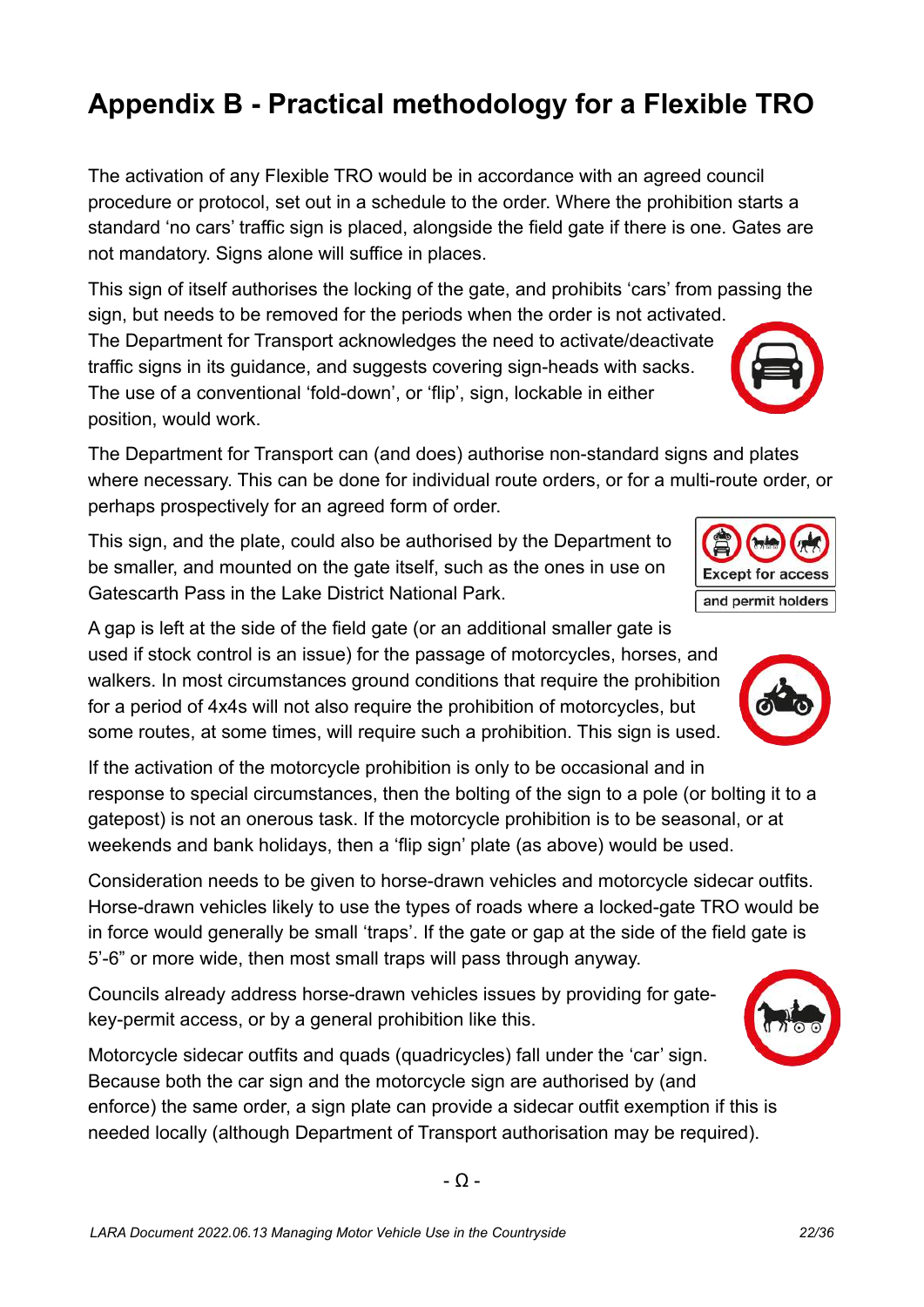# <span id="page-23-0"></span>**Appendix C - Hierarchy of Trail Routes in the Lake District**

The Hierarchy of Trail Routes program (HoTR) was initially developed as a means to manage the recreational use of motor vehicles on green roads in the Lake District National Park. In collaboration with Cumbria County Council (CCC) and the National Park Authority (LDNPA), the HoTR manages activity on green roads using a suite of management techniques, including: the colour classification of routes according to their level of use and sustainability, culture change and user education, route signing, voluntary restraint and statutory measures.

The aim is to eliminate inappropriate use and minimise conflicts between users, reflecting Government guidelines in 'Making the Best of Byways'. through peer pressure and voluntary restraint and the application of statutory measures, such as TROs, with the support of all partners, where inappropriate vehicular use of unsealed roads is identified and where seeking voluntary restraint is not appropriate.

<span id="page-23-2"></span>From 2006, management of recreational motor vehicle activity has been on a Cumbria-wide basis, led by CCC as part of its Countryside Access project. CCC hosts website pages covering the HoTR project, general guidance, the survey sheets, and maps<sup>[1](#page-23-1)</sup>. The LDNPA engages with the HoTR project largely through its corps of Rangers and Countryside Access Adviser.

A group of local recreational motor vehicle interests convenes, as the need arises, to address any trouble-spots raised by either of local authorities, other user interests, or individual landowners or parish councils. This group also acts as a forum for raising awareness and creating dialogue and positive relationships between various interests. It provides a pool of manpower for voluntary maintenance work and collaboration with the Police to aid enforcement, where minor traffic offences are not a police priority, especially in remote areas, and vehicle identification often proves difficult. There is a low level of breach of jointly agreed TROs.

The ineffectiveness of traditional, mainly litigious, management options is recognised by all parties, as is the need to manage recreational vehicle use in a high-status environment. In its original form the HoTR project functioned in parallel with a formal, LDNPA managed, Trails Management Advisory Group (TMAG). In this Group other authorities, land managers and user organisations, some of which were known to strongly oppose recreational vehicular activity, and representatives of vehicle users, worked together in search of an acceptable reconciliation of views. After about 10 years of operation the TMAG group was judged to have done its work and was disbanded in favour of direct implementation via the countryside access staff in each local authority.

<span id="page-23-1"></span>[https://www.cumbria.gov.uk/roads-transport/public-transport-road-safety/countryside-access/hotr/](https://www.cumbria.gov.uk/roads-transport/public-transport-road-safety/countryside-access/hotr/hierarchy_of_trails_routes.asp) [1](#page-23-2) hierarchy of trails routes.asp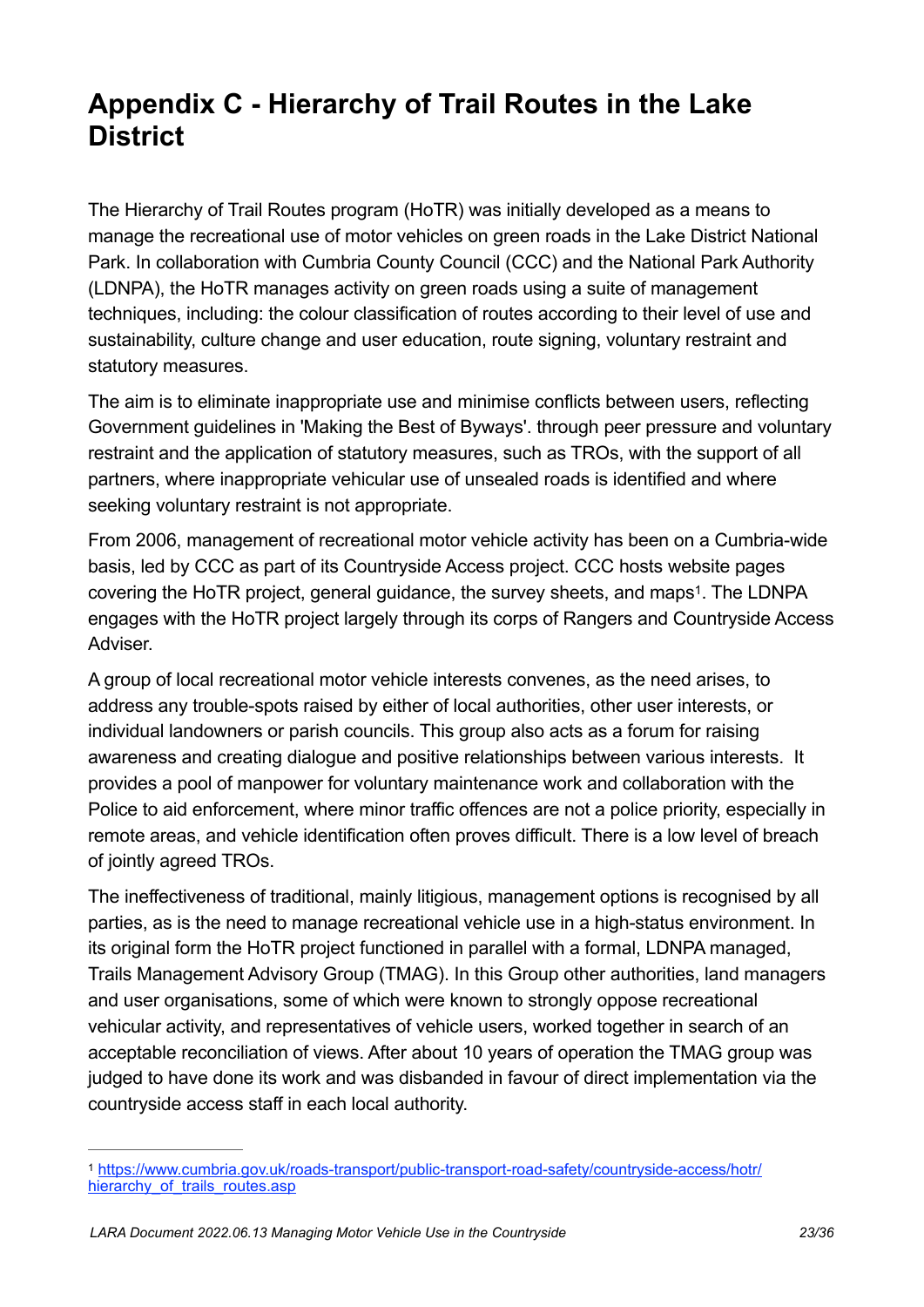Initial surveys indicated that recreational vehicle activity did not create conflicts in equal measure in all parts of the Lake District. The highest level of MPV use was concentrated in the south-eastern area of the National Park, where a network of up to 25 routes continues to receive special attention from the HoTR Group.

Route condition varies considerably. Upland routes show the greatest signs of erosion. Vehicles, in common with other users, clearly impact on route condition, but many routes have deteriorated because of a lack of regular maintenance and changing weather patterns involving more heavy rain storms. It became apparent that without a properly funded and sustained management regime, routes will continue to deteriorate, no matter how much control is applied to vehicular use. The HoTR project remains dynamic and goes some way to providing that need.

- Ω -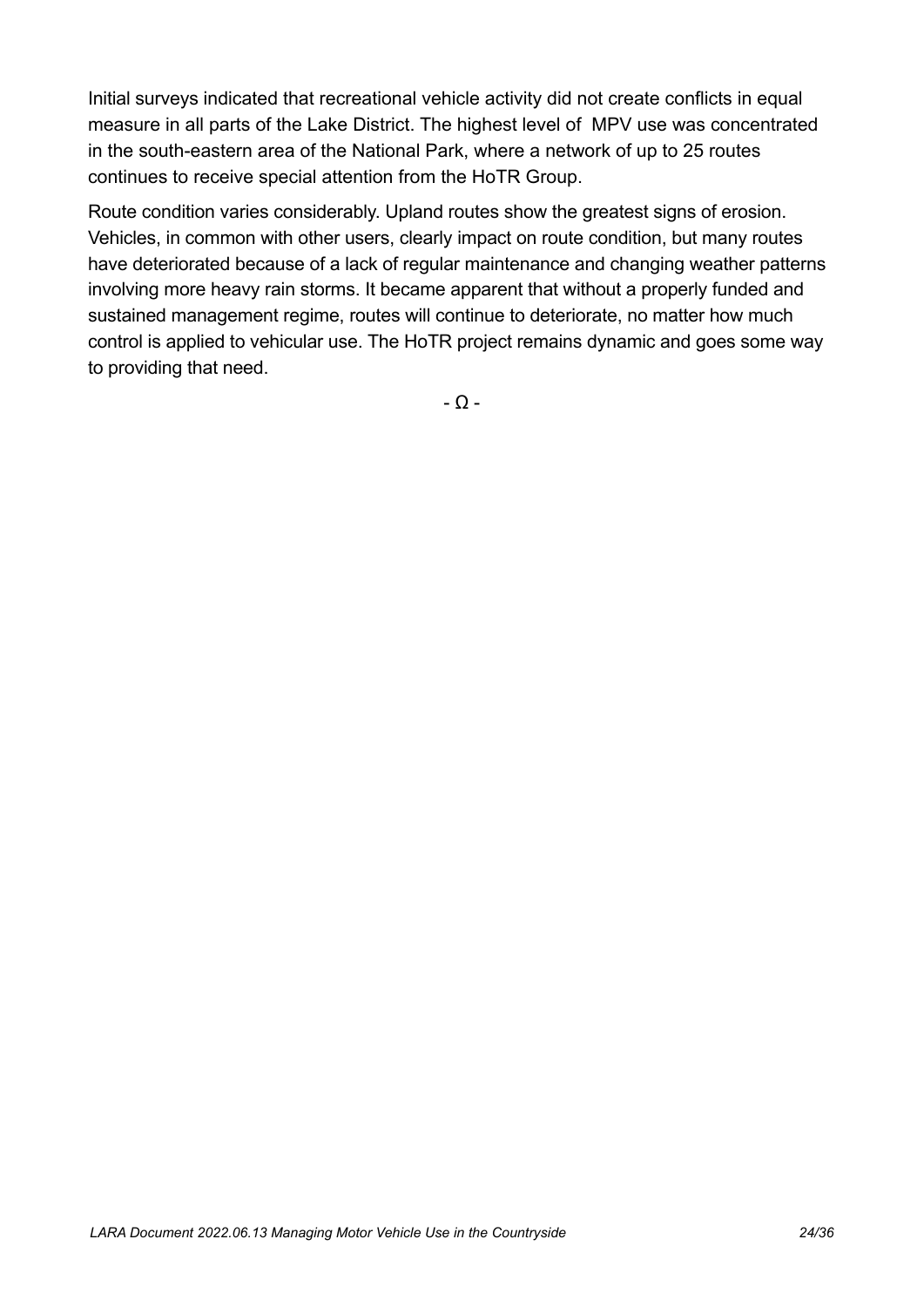# <span id="page-25-0"></span>**Appendix D - Procedures for making statutory orders**

## <span id="page-25-1"></span>**Procedure for making a Temporary Traffic Regulation Order**

1. The procedure for effecting temporary closure by notice and making a temporary TRO is set out in Regulations, **Statutory Instrument 1992 No. 1215**, (as amended). The procedure for a temporary TRO is as follows.

#### *Consultation*

2. Not less than seven days before making an order the authority must publish a notice of their intention to make an order in a local newspaper and in the vicinity of the affected area and inform the police (where an order is one of those exempted from the 18 month time limit, the notice period must be 21 days and a notice must be placed in the London Gazette).

#### *Making the order*

- 3. Not more than 14 days after making the order the authority must publish a notice in a local newspaper and in the vicinity of the affected area stating that the order has been made. Where the authority considers that traffic signs are required to enforce the order, they must maintain them for the duration of the order, once erected. Revocation orders also require seven days' notification.
- 4. Where the authority seeks an extension to the maximum duration (of 18 months or 6 months for a BOAT), the legislation requires that it apply to the Secretary of State to obtain a direction for a further period, not to exceed six months. This is to provide for a check on why such extensions are needed and to avoid the detrimental effect to the public of loss of the use of a road for extended periods without adequate justification.

## <span id="page-25-2"></span>**Procedure for making an Experimental Traffic Regulation Order**

- 5. There are separate rules for experimental orders, as set out in Regulations 22 and 23 of the The Local Authorities' Traffic Orders (Procedure) (England and Wales) Regulations 1996: [Statutory Instrument 1996 No. 2489](https://www.legislation.gov.uk/uksi/1996/2489/contents) (as amended).
- 6. These say that the requirements for publication of proposals and consideration of objections that apply to permanent orders shall not apply to a ETRO. However, an ETRO cannot come into force before the end of a period of seven days from the day on which a notice of making in relation to the order is published. In addition, the authority must put details of the ETRO (which comply with the requirements of Schedules 2 an 5 to the regulations) on deposit for inspection by the public.
- 7. ETROs can be made permanent without further publicity, but any objections made to the ETRO as deposited have to be treated in the same way as objections to a permanent TRO.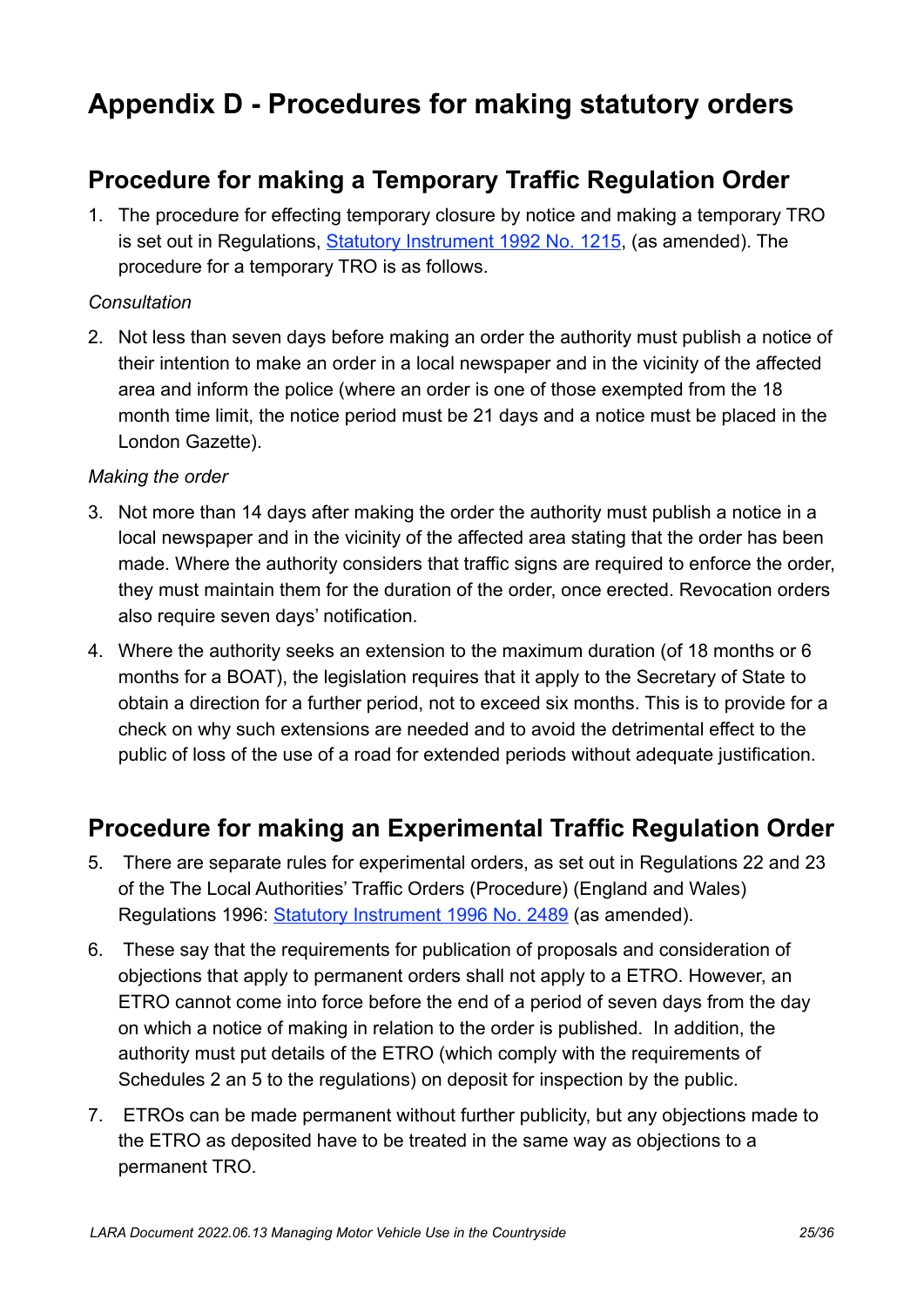- 8. Experimental traffic regulation orders (ETRO) must be for a genuine 'experimental purpose', beyond the 'predictive-by-skill and experience' ability of professional highway engineers. A typical and proper use of an ETRO is where a decision has been made to provide a bus lane in a road and engineers wish to establish, by trial and error, the best start and finish points in order to get the best traffic flow.
- 9. In the Defra guidance: [Regulating the use of motor vehicles on public rights of way and](https://laragb.org/pdf/DEFRA_200512_RegulatingMPVonPROW.pdf)  [off road. A guide for Local Authorities, Police and Community Safety Partnerships.](https://laragb.org/pdf/DEFRA_200512_RegulatingMPVonPROW.pdf)  December 2005, at section 5.3: "*A local traffic authority must be able to demonstrate that the order is a genuine experiment. An order made without good reason would leave a traffic authority vulnerable to judicial review. Experimental orders should not be used to circumvent normal procedures for making [a] permanent traffic regulation order.*"
- <span id="page-26-4"></span><span id="page-26-3"></span>10. The courts are not reluctant in striking down unconvincing or ill-conceived experiments, typically: UK Waste Management Ltd v. West Lancashire District Council<sup>[1](#page-26-1)</sup> and, as regards prohibition of motor traffic on a BOAT, Trail Riders Fellowship v. Peak District National Park Authority<sup>[2](#page-26-2)</sup>.

## <span id="page-26-0"></span>**Procedure for making a Traffic Regulation Order**

11. The procedure to be used by a local authority for making permanent orders is set out in Regulations: [Statutory Instrument 1996 No. 2489](https://www.legislation.gov.uk/uksi/1996/2489/contents) (as amended). The procedure for making a TRO in England and Wales is as follows.

#### *Consultation*

12. The authority should consult with any body specified in Regulation 6 (depending on the order, other authorities and/or emergency services). It must publish a notice in a local newspaper and ensure that adequate publicity is provided to those likely to be affected. This may include display of notices in the relevant area and distribution of notices to local properties and road users (though there is no requirement to do this specifically so long as other publicity is adequate). The relevant documents must be held on deposit from the date that the notice of proposal is first published and must remain on deposit until six weeks after the proposed Order has been made (or a decision has been made by the authority not to proceed with the proposal).

#### *Public objections*

13. Anyone may object in writing to an order by the date specified on the notices or if later within 21 days of the notice being given and publicity being adequate. A public inquiry only has to be held in certain circumstances, which would not apply to to the sort of highways in question here.

<span id="page-26-1"></span>UK Waste Management Ltd v. West Lancashire District Council [1997] R.T.R. 201. [1](#page-26-3)

<span id="page-26-2"></span><sup>&</sup>lt;sup>[2](#page-26-4)</sup> Trail Riders Fellowship v. Peak District National Park Authority [2012] EWHC 3359 (Admin).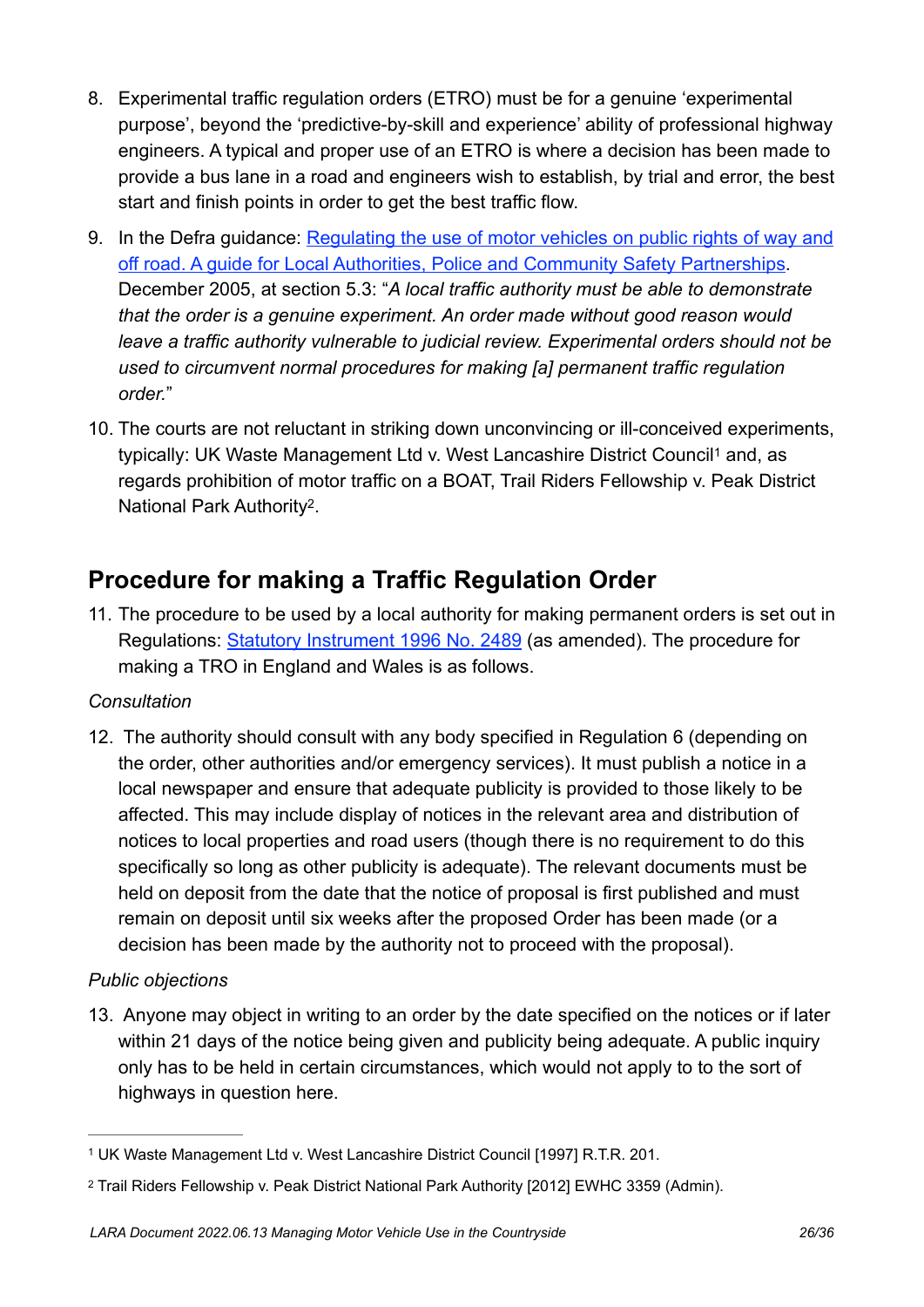#### *Making the order*

14. Orders cannot be made before the statutory period for objections has ended or after a period of two years from the making of the initial notice. Within 14 days of making the order the authority must place a notice in the local press announcing their decision, ensure again that adequate publicity is given to the making of the order and write to those who objected to the proposal outlining the reasons for their decision to proceed. Any traffic signs required as a consequence of the order must be in place before it comes into force.

## <span id="page-27-0"></span>**Procedure for making a Public Space Protection Order**

- 15. The procedure to be used by a local authority for making a PSPO is set out in in [sections 59 to 66 the Anti-social Behaviour, Crime and Policing Act 2014](https://www.legislation.gov.uk/ukpga/2014/12/section/59) and in [Statutory Instrument 2014 No. 2591](https://www.legislation.gov.uk/uksi/2014/2591/regulation/2/made). There is also [statutory guidance.](https://assets.publishing.service.gov.uk/government/uploads/system/uploads/attachment_data/file/956143/ASB_Statutory_Guidance.pdf) The procedure is as follows.
- 16. Before making an order, the authority must publicise the proposed order and consult the Police and Crime Commissioner and any representatives of the local community and any others likely to be affected, as they consider appropriate. The authority must also consult, as far as reasonably practicable, the owner or occupier of the land in question and inform any other councils affected. These requirements also apply to decisions to extend the period of, vary or discharge an order
- 17. The authority may make an order if it considers it to be justified under the terms of the 2014 Act. Essentially this is: that the authority is satisfied on reasonable grounds that activities carried on, or likely to be carried on, in a public place are detrimental to the local community's quality of life, and that the impact justifies restrictions being put in place in a particular area. The behaviour must also be ongoing and unreasonable
- 18. The authority is required to then publish the PSPO as made, extended or varied on its website and by a notice or notices erected in or adjacent to the place to which the order relates. The notice is to draw attention to the fact that the PSPO has been made, extended or varied and the effect of the PSPO. The same procedure applies to the discharge of the PSPO, but must include the date on which the PSPO ceases to have effect.
- 19. Before making such a PSPO that restricts the public right of way over a highway a local authority must consider the likely effect on the occupiers of nearby premises and other people in the locality likely to be affected and the availability of a reasonably convenient alternative route. They must notify those people of the proposed PSPO, how they can see a copy of the proposed order and the deadline within which they may make representations. The authority must consider any representations made.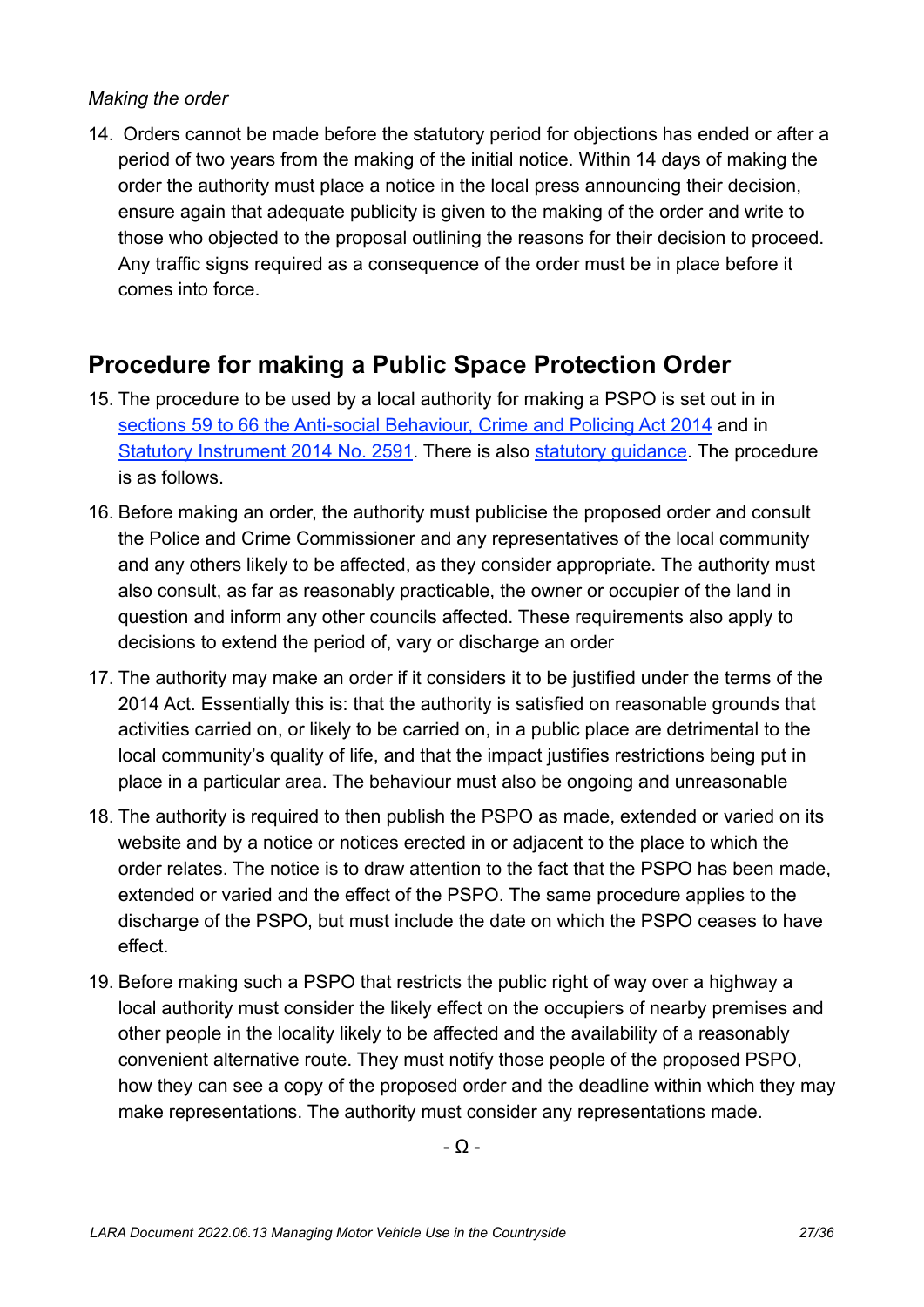# <span id="page-28-0"></span>**Appendix E - The legal framework for statutory orders**

## <span id="page-28-1"></span>**Traffic Regulation Orders**

- 1. Traffic Regulation Orders (TROs) are used by local authorities to manage and regulate traffic in their areas. The powers apply to all users of highways, but are mostly used to regulate motor vehicle use. TROs can be permanent, temporary or experimental and can apply all year round or at specific times of day or times of the year. The reasons for making TROs can be varied, but are prescribed by the legislation. They could for example: include: enabling a road, or roads, to be used for an event, protecting residents from 'rat-running', or protecting the road from the weight of heavy vehicles. A TRO does not alter the status of the highway to which it is applied.
- 2. The power to make TROs is in Parts I, II and IV of the Road Traffic Regulation Act [1984](https://www.legislation.gov.uk/ukpga/1984/27/contents) (RTRA'84), as amended. Section 1(1) of the RTRA'84 states that local traffic authorities in England and Wales (outside London) may make permanent orders for the following reasons:
	- for avoiding danger or for preventing the likelihood of such danger arising;
	- for preventing damage to the road or to any building on or near the road;
	- for facilitating the passage on the road of any class of traffic (including pedestrians);
	- for preventing the use of the road by unsuitable traffic having regard to the existing character of the road or adjoining property;
	- for preserving the character of the road where it is specially suitable for use on horseback or on foot;
	- for preserving or improving the amenities of the area through which the road runs;
	- for preserving or improving local air quality.
- 3. Although the first four reasons for making TRO's are essentially directed at commonlaw nuisance, Parliament did not intend TRO powers to deal with anti-social or illegal use of the highway; illegal and anti social motoring should be targeted by the other statutory provisions that are available to the authorities. TROs are intended to be used to regulate everyday traffic, fairly and only where necessary. Traffic regulation orders are enforceable only if they are signed in accordance with the Traffic Signs Regulations [and General Directions 2016 \(SI 2016 No. 362\)](https://www.legislation.gov.uk/uksi/2016/362/contents/made) (as amended). Government advice can be found in the [Traffic Signs Manual](https://www.gov.uk/government/publications/traffic-signs-manual).
- 4. The list reasons for making TROs above was added to later as follows.

#### *S.22. TROs for special areas in the countryside*

5. Section 22 applies only to roads in, adjacent to, or forming part of a National Park or Area of Outstanding Natural Beauty, or various other designated areas - including: a country park, Natural England or Natural Resources Wales experimental area, nature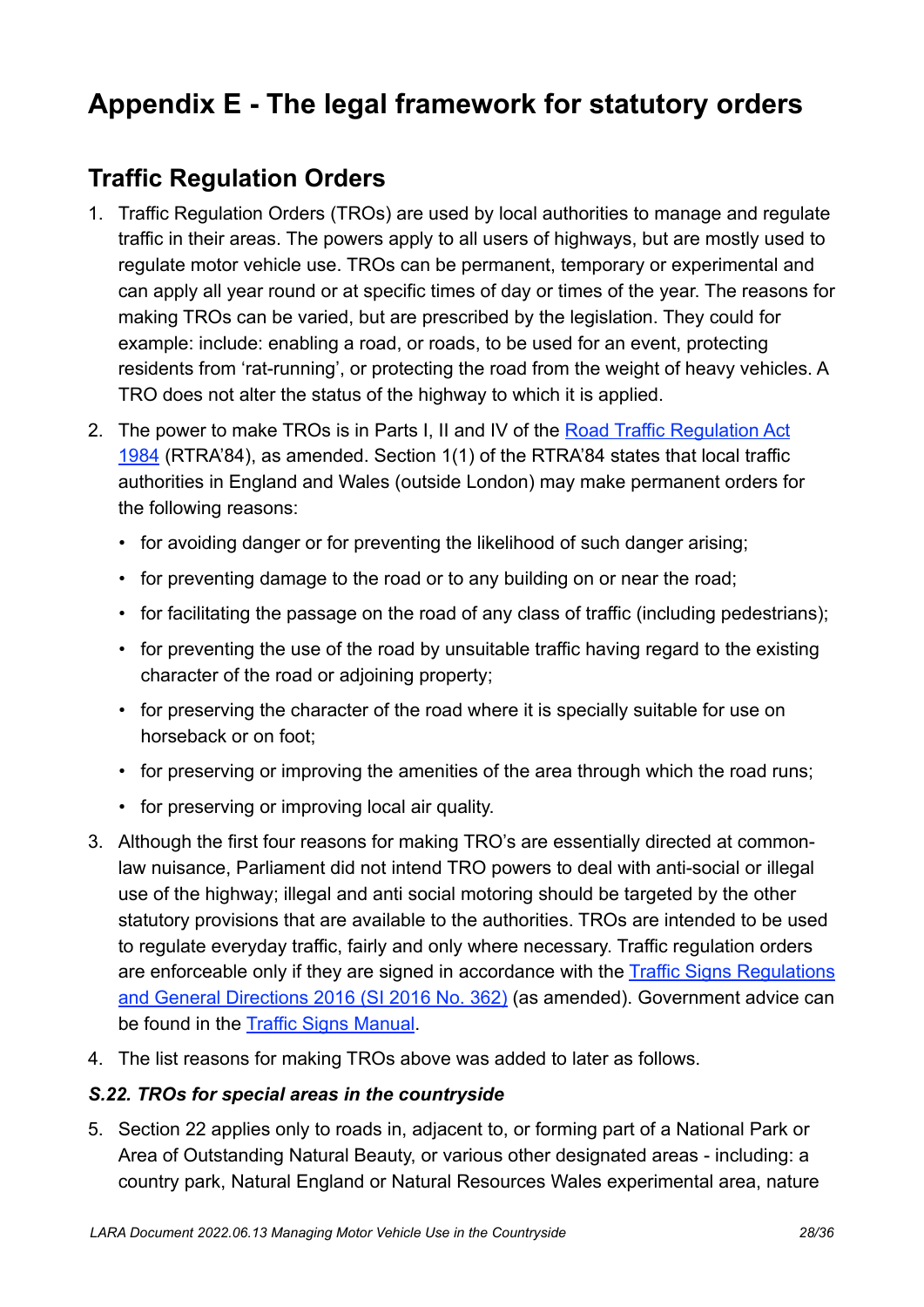reserves, Sites of Special Scientific Interest (SSSIs), long distance route and National Trust land (see [section 22](https://www.legislation.gov.uk/ukpga/1984/27/section/22) for the detail).

- 6. For roads in these areas it creates an additional reason for making a TRO as follows:
	- for the purpose of conserving or enhancing the natural beauty of the area, or of affording better opportunities for the public to enjoy the amenities of the area, or recreation or the study of nature in the area.

#### *S.22A TROs for the purpose of conserving natural beauty*

- 7. Section 22A creates a further reason for making a TRO as follows:
	- for the purpose of conserving or enhancing the natural beauty of the area to be construed as including conserving its flora, fauna and geological and physiographical features.

This reason also applies to roads other than roads to which section 22 of the Act applies and includes special roads, trunk roads, classified roads, roads within Greater London, cycle tracks, restricted byways bridleways and footpaths.

- 8. Section 2 of the RTRA'84 states that TROs may be used for almost anything prohibiting, restricting or regulating the use of a road by traffic – which includes motor vehicles, bicycles and pedestrians.
- 9. TROs are most commonly applied to manage traffic on sealed roads, but can be applied to unsealed roads and public rights of way. In the context of a green road or unsurfaced route, a TRO may make any provision prohibiting, restricting or regulating the use of a road, or of any part of the width of a road, by vehicular traffic, or by vehicular traffic of any class specified in the TRO, or by pedestrians. This could be a general prohibition or subject to exceptions, for example: applying to certain times of day, our times of the year.

## <span id="page-29-0"></span>**Temporary closure by Notice**

10. When an unexpected situation arises, for example: flooding, section 14(2) of the Road Traffic Act 1984 enables the highway authority to close the road affected for two periods of 21 days, by the use of notices alone.

## <span id="page-29-1"></span>**Temporary Traffic Regulation Orders**

- 11. Section 14(1) of the 1984 Act states that temporary orders may be made for the following reasons:
	- Because works are being or are proposed to be executed on or near the road;
	- Because of the likelihood of danger to the public, or of serious damage to the road, which is not attributable to such works; or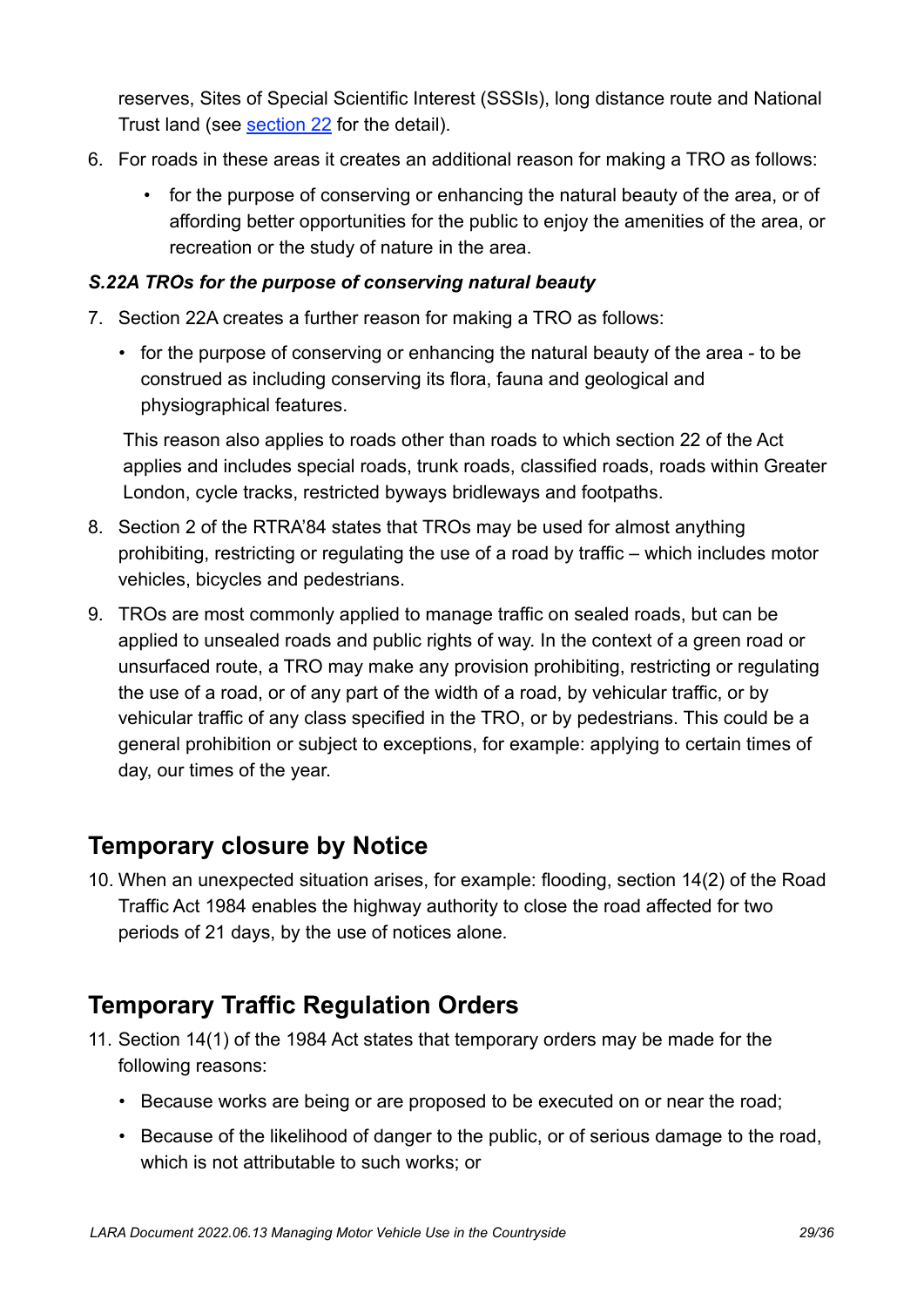- For the purpose of litter or vegetation clearance.
- 12. Temporary orders have a maximum duration of 18 months or 6 months for a BOAT, except where an order is for works on the road that cannot be executed within that time. Many are much shorter and cover, for example: an event taking place on a particular day or over a series of days.

## <span id="page-30-0"></span>**Experimental Traffic Regulation Orders**

13. The power to make experimental orders s is set out in section 9 of the RTRA '84, which says that the authority for a road may, for the purposes of carrying out an experimental scheme of traffic control, make an order under this section (referred to…as an "experimental traffic order ") making any such provision as may be made by a traffic regulation order. An experimental traffic order cannot continue in force for longer than 18 months, although the authority can extend it by up to 18 months.

## <span id="page-30-1"></span>**Statutory reasons for making Traffic Regulation Orders**

## **TROs for 'danger' reasons**

*Section1(a) - "for avoiding danger to persons or other traffic using the road or any other road or for preventing the likelihood of any such danger arising".*

- 14. The Police are required to use the national 'Stats 19 Report Form' to record injury accidents involving motors, pedestrians, cyclists and horse riders. The Police also log and investigate 'non-accident' allegations of bad driving made to them. These are given incident numbers and logged by the police for statistical and other purposes. Therefore if a road is, or is likely to be, dangerous, there will be evidence in Police records to substantiate this. Anecdotal evidence alone is not a defensible basis for making such a TRO.
- 15. If there are no records to substantiate a current danger 'to persons or other traffic' on any road, then there can be no likelihood of danger in the future, unless some significant circumstance has changed, or is going to change. An example of this might be where changes to the layout of a road, or a the surrounding road network could change the behaviour of drivers.
- 16. Given the highway authorities' duty to ensure highways are available to the public for use and apply the option available to deal with any issues, the first priority should be to remove or ameliorate the danger, or to warn drivers; only the final option being to prohibit traffic. The authority should also consider the danger to users of the road who would be displaced on to other roads by the TRO (see the [Inspector's report on the](https://laragb.org/pdf/PINS_2011116_StonehengeOrder2010.pdf)  [The County of Wiltshire \(Stonehenge World Heritage Site, Parishes of Amesbury,](https://laragb.org/pdf/PINS_2011116_StonehengeOrder2010.pdf)  [Berwick St James, Durrington, Wilsford Cum Lake, Winterbourne Stoke and Woodford\)](https://laragb.org/pdf/PINS_2011116_StonehengeOrder2010.pdf)  [\(Prohibition of Driving\) Order 2010\)](https://laragb.org/pdf/PINS_2011116_StonehengeOrder2010.pdf).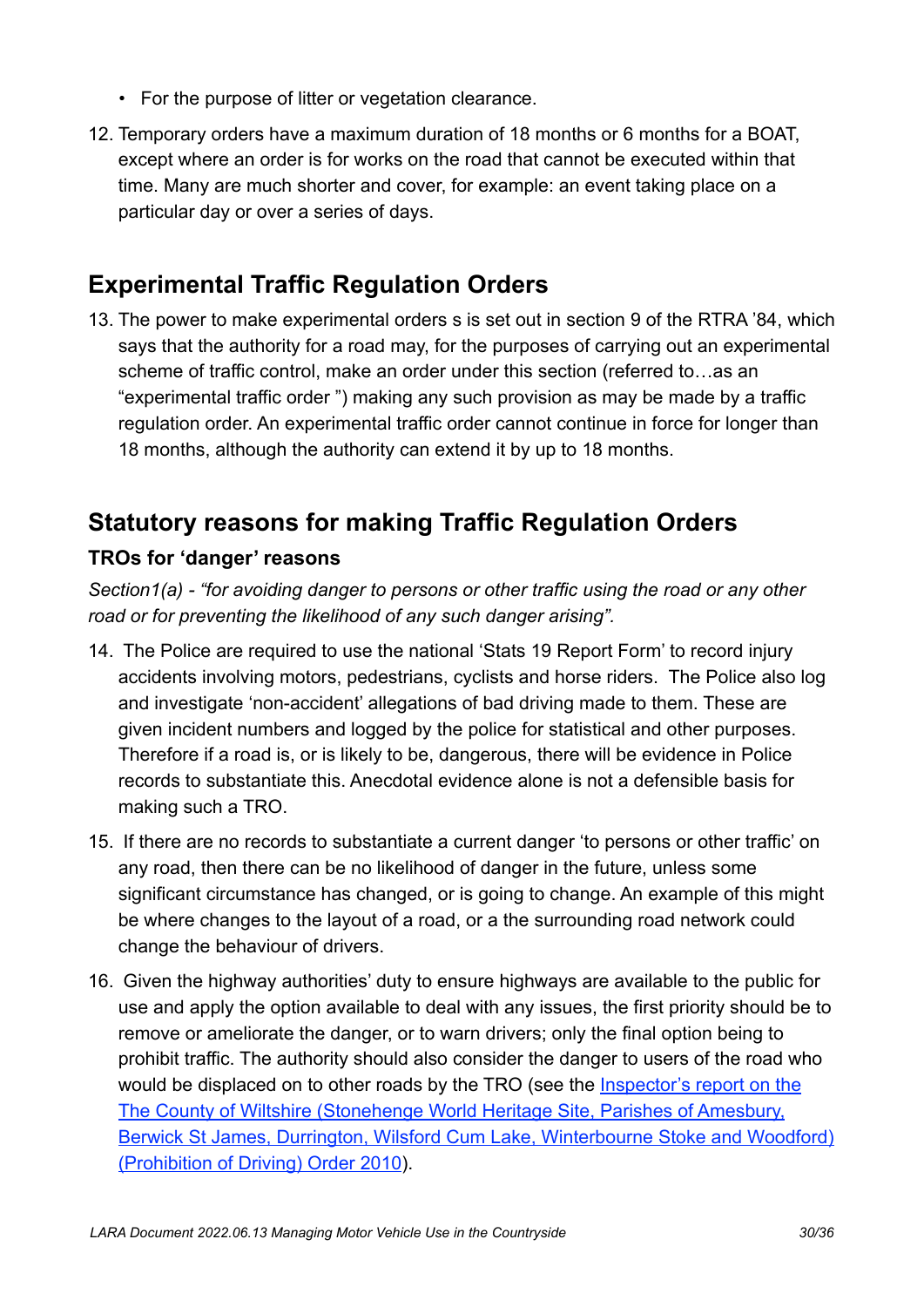### **TROs for 'preventing damage to the road'**

- 17. Section 1 (b) "for preventing damage to the road or to any building on or near the road".
- 18. The highway authority for any highway maintainable at public expense has a statutory duty to repair the road and keep it to the common law standard of being in sufficient repair for the 'ordinary traffic of the neighbourhood.'
- <span id="page-31-2"></span>19. The courts have ruled that the duty is: "not merely to keep a highway in such state of repair as it is at any particular time, but to put it in such good repair as renders it reasonably passable for the ordinary traffic of the neighbourhood at all seasons of the year without danger caused by its physical condition"<sup>[1](#page-31-0)</sup>. And that: "Repair' means making good defects in the surface of the highway itself so as to make it reasonably passable for the ordinary traffic of the neighbourhood at all seasons of the year without danger caused by its physical condition"<sup>[2](#page-31-1)</sup>. "Thus deep ruts in cart roads, potholes in carriage roads, broken bridges on footpaths or bushes rooted in the surface make all the highways 'out of repair'."
- <span id="page-31-3"></span>20. Damage does not include 'wear and tear'. Roads inevitably need repair (maintenance), not just because of the effect of traffic, but also because of time and weather. Damage, for the purpose of the RTRA'84 must be something more than wear and tear, and more than the natural state of a road. For unsealed roads, deep ruts are not necessarily evidence of 'damage', but are wear and tear from ordinary use that requires statutory maintenance. 'Damage' must be something more significant. For example: heavy vehicles breaking up culverts. The TRO powers are not provided to circumvent the statutory requirement for maintenance.
- 21. Damage is also sometimes alleged where vehicles leave ruts in unsealed highways that have not been maintained. If drainage is neglected, then unsealed roads almost inevitably get waterlogged and thereby more susceptible to vehicle impacts. This is not damage, but rather a failure to repair as required by statute the common law.
- 22. There will be situations where a road is naturally wet and heavy vehicle impacts on it are greater than repair can cope with. That could reasonably be construed as damage that can be managed with TROs. But this situation is uncommon. In the centuries before tarmac, roads had to be reasonably passable, and so most were well sited and sufficiently drained and filled - they had to be, society depended upon it.

#### **TROs for the 'character of the road'**

23. Section 1(d) - "for preventing the use of the road by vehicular traffic of a kind which, or its use by vehicular traffic in a manner which, is unsuitable having regard to the existing character of the road or adjoining property".

<span id="page-31-0"></span><sup>&</sup>lt;sup>[1](#page-31-2)</sup> Burnside v. Emerson [1968] 1 W.L.R. 1490.

<span id="page-31-1"></span><sup>&</sup>lt;sup>[2](#page-31-3)</sup> Haydon v. Kent County Council [1978] 1 Q.B. 343.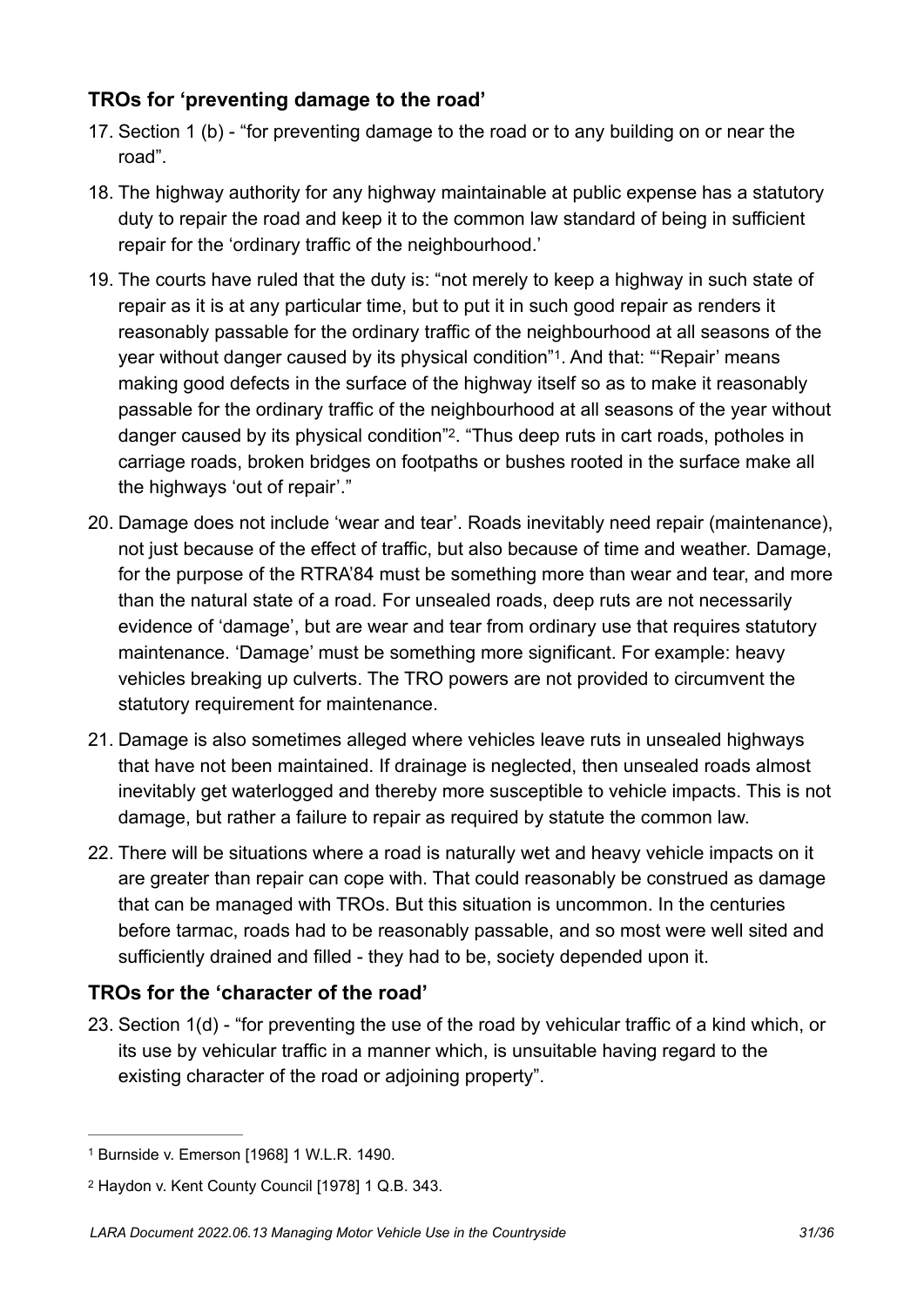- 24. Section1(e) "(without prejudice to the generality of paragraph (d) above) for preserving the character of the road in a case where it is specially suitable for use by persons on horseback or on foot".
- 25. There is no guidance on what is 'unsuitable' or what makes one road 'specially suitable' for equestrians or walkers compared to the character of other roads. Arguably, unsuitability, or special suitability, cannot be quantified in isolation and there has to be comparison and therefore an objective test. A traffic authority, in proposing a TRO on these grounds, should be able to provide objective evidence of unsuitability or special suitability.
- 26. An illustration of the reasonable application of the purpose might be where a narrow carriageway with a soft, unimproved, grass surface has a traditional and established character of having its surface marked with tyre-, hoof- and foot-prints, with no particularly deep ruts. The soft surface of the road is especially suitable for horses. A seasonal or default TRO might be introduced to preserve the established (soft surface) character of the road and avoid any need to metal the carriageway, which would make it less suitable for use by horses. The TRO would have the effect of allowing the established character of the carriageway to be preserved, primarily for the benefit of equestrians, while allowing sustainable use by motor vehicles.

### **TROs for 'amenity' reasons**

- 27. Section 1(f) "for preserving or improving the amenities of the area through which the road runs".
- 28. Recreational motor vehicles inevitably affect the experience of other users who encounter them whilst on green roads. To what extent can depend on the perceptions of those other users as much as the activities of the motor vehicle users. LARA appreciates the need for some people to experience the countryside through quiet enjoyment. This is where codes of conduct can play a part, for example: LARA advocates that motor vehicle users stop and switch off their engines when encountering other users. However, given that there are vast tracts of countryside that walkers and horse riders can access but motor vehicles cannot, the the question is to what extent the effect of motor vehicle on other users would justify restrictions on motor vehicles on those routes that they are allowed to access.
- 29. As with any public highway, the starting point is that, as such, they are there for use by the public at large to use and enjoy, and a certain level of traffic is to be expected. There are those to whom the presence of a motor vehicle in the countryside is an anathema and for whom a total ban is the only acceptable option. This absolutist view is as unhelpful and impracticable as the view that there should be no restrictions to vehicles for amenity reasons.
- 30. Recognising that motor vehicle use could have an impact on amenity and quiet enjoyment for other users of a green road, LARA may well be prepared to support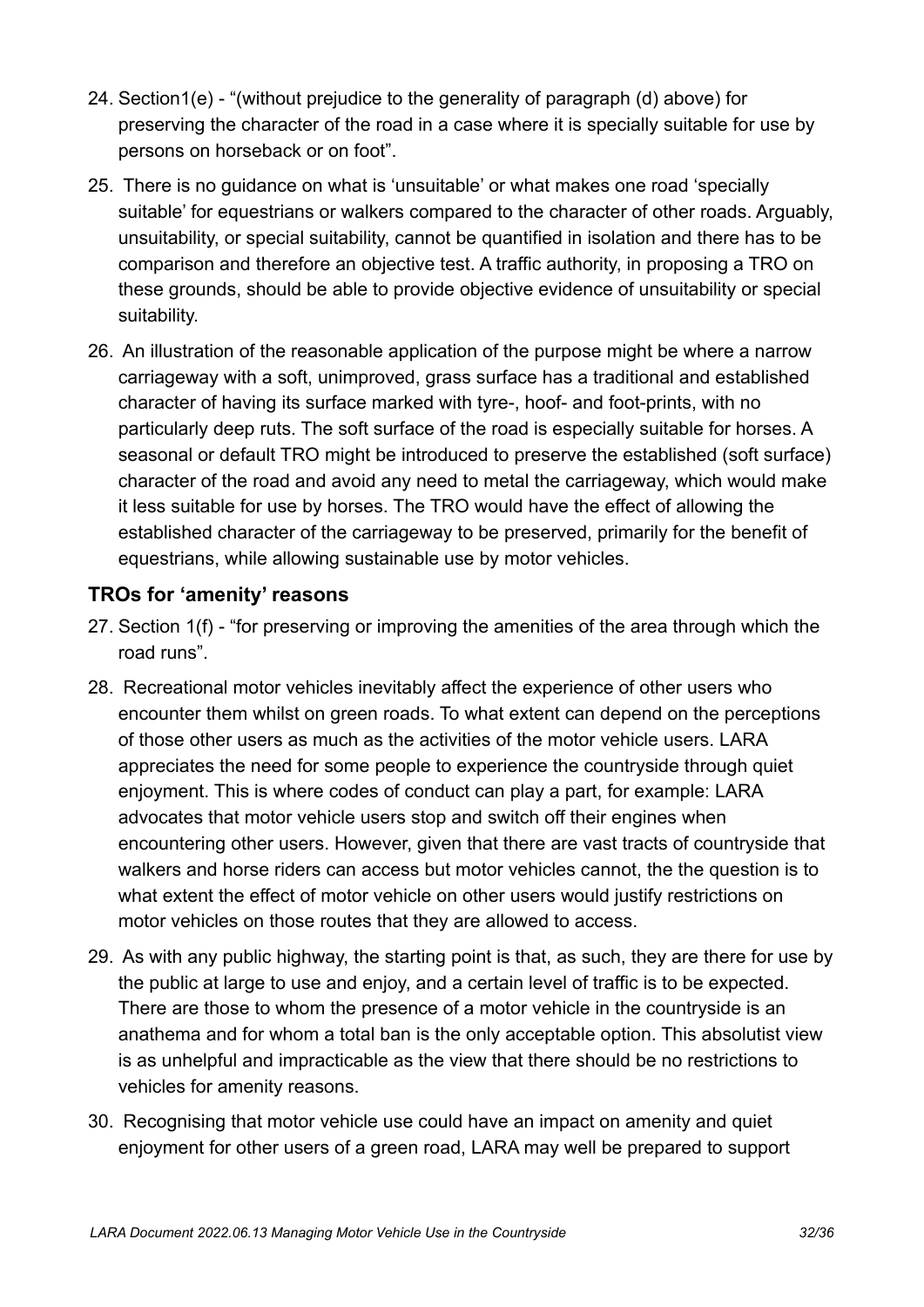TRO's that would restrict motor vehicle use, with a view to improving amenity for pedestrians, provided these were applied proportionally.

- 31. There are restrictions that can be applied in the interests of amenity that allow access in ways that result in a minimal impact on amenity for other users and local residents; for example: having restrictions on motor vehicles at certain times or a permit scheme to allow access to members of certain recognised organisations. However, the authority should also consider the issue of amenity from the point of view of users of the road who would be displaced on to other roads by a TRO and particularly those people with limited mobility whose only access would be by motor vehicle.
- 32. Amenity can be highly subjective and influenced by personal preference and therefore defining the grounds for a TRO are inherently nebulous and challenging. If the authority is to gain public confidence and avoid challenge, the amenity test must be applied as objectively as possible, supported by a defensible rationale.
- 33. On most green roads use is by motor vehicles is comparatively infrequent. Whilst at weekends or public holidays in popular locations, the possibility of meeting at least one vehicle would be high, on other locations and on weekdays, there would be little, if any. The speed of motor vehicles on green roads is much lower than on roads with more durable surfaces. Noise is fairly localised and relatively temporary. 4x4 noise does not travel great distances, so other users are not affected for long. Moreover, the impact of noise mainly depends on individuals perceptions and view of how much noise is acceptable.
- 34. A key question is how these impacts compare to the vastly greater numbers and speed of motor vehicles using other roads in the vicinity? Both uses have a visual impact on the views of the surrounding landscape, so how is the impact of vehicles on a green road significantly different? Would any harm be transitory, or more lasting?
- 35. An objective assessment should ask whether use and side effects, such as noise, is within tolerable and reasonable levels. One way of looking at amenity is the absence of nuisance. Nobody is entitled to complete protection from noise and other nuisance. There is a balance to be struck between the interests of the different classes of road users and, where present, the interests of local residents.

#### **TROs for 'special areas in the countryside'**

36."…for the purpose of conserving or enhancing the natural beauty of the area, or of affording better opportunities for the public to enjoy the amenities of the area, or recreation or the study of nature in the area."

37. This reason is analogous to the statutory purposes of National Parks and is there to align the TRO legislation with the statutory framework for protecting and managing National Parks, AONBs and other important and sensitive areas of the countryside, including SSSIs.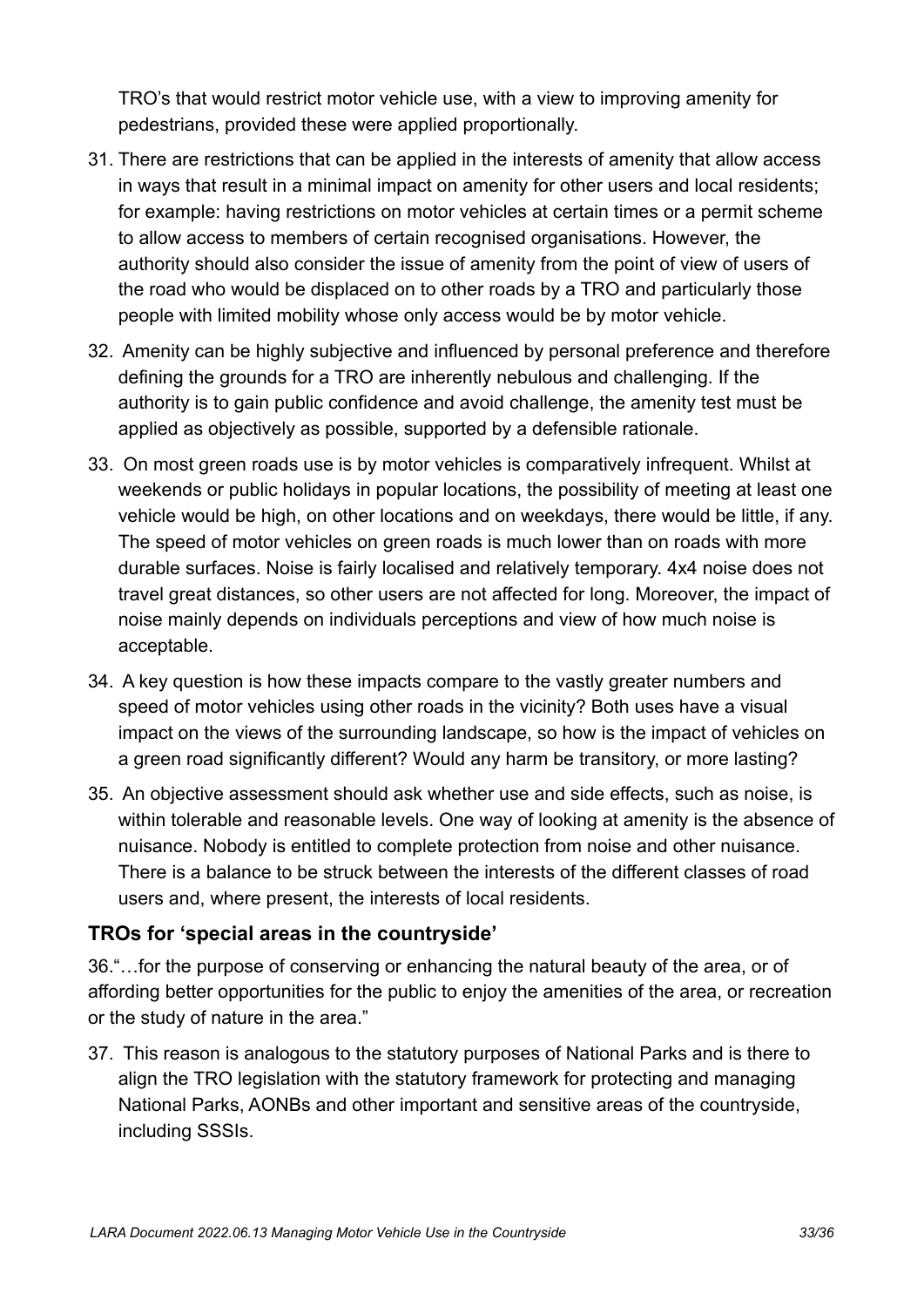38. The Hierarchy of Trails Routes programme (HoTR) is an example of how recreational motor vehicle use can exist alongside the National Park purposes - see [Appendix C](#page-23-0).

## **TROs for 'conserving natural beauty'**

- 39. " …[for] the purpose of conserving or enhancing the natural beauty of the area…[this] shall be construed as to including a reference to conserving its flora, fauna and geological and physiographical features".
- 40. This provision is allied to the preceding provision (section 22A) and extends the scope of the duty to 'conserve natural beauty', so that (as well as certain designated areas) it applies to a wide range of highways, some of which are not covered by other TRO making provisions, including cycle tracks and roads within Greater London.
- 41. These provisions are analogous to those used for the designation of a SSSI, with the clear intention of providing for TROs where they are needed to safeguard against the loss of biodiversity and habit on sensitive sites, which would included Special Areas of Conservation (SACs)and Special Protection Areas (for birds) (SPAs) as well as SSSIs.
- <span id="page-34-3"></span>42. Studies show that sustainable use of green roads has a positive effect on biodiversity<sup>[3](#page-34-1)</sup>.

## <span id="page-34-0"></span>**Powers of National Park Authorities (NPAs) to make Traffic Regulation Orders**

- 43. NPAs were given powers to make TROs by the Natural Environment and Rural Communities Act 2006. Prior to this NPAs were dependent on the local authority, which often had different objectives and priorities, to make TROs for them. The NPA must consult the relevant highway authority before making any TRO.
- <span id="page-34-4"></span>44. The powers, in section 22BB of the RTRA'84, enable NPAs to make TROs within the National Parks boundaries for most of the reasons that highway authorities are able to make TROs<sup>[4](#page-34-2)</sup>, but not all types of highway. The powers apply to unsealed carriageways and to ways shown on the definitive map and statement as: a byway open to all traffic, a restricted byway, a bridleway or a footpath. NPAs are also empowered to make experimental and temporary TROs.
- 45. There are Regulations setting out the process by which National Park Authorities can make such TROs: [Statutory Instrument 2007 No. 2542](https://www.legislation.gov.uk/uksi/2007/2542/contents).
- 46. Defra has issued guidance with regard to the exercise of these powers by National Park Authorities: [Public Rights of Way Guidance for National Park Authorities making](https://laragb.org/pdf/DEFRA_200709_GuidanceForNPAsOnTROs.pdf)  [Traffic Regulation Orders under section 22BB of the RTRA'84. Guidance to](https://laragb.org/pdf/DEFRA_200709_GuidanceForNPAsOnTROs.pdf)  [accompany the National Park Authorities' Traffic Orders Regulations](https://laragb.org/pdf/DEFRA_200709_GuidanceForNPAsOnTROs.pdf).

<span id="page-34-1"></span>For example: Walker, M. P., 2006. *Hedges and green lanes: vegetation composition and structure.* Springer, [3](#page-34-3) Biodiversity and Conservation 15 [2595–2610]

<span id="page-34-2"></span><sup>&</sup>lt;sup>[4](#page-34-4)</sup> In addition, NPAs have powers to make Temporary TROs for purposes of natural beauty etc. An NPA also has the power to make a speed limit using a Temporary TRO.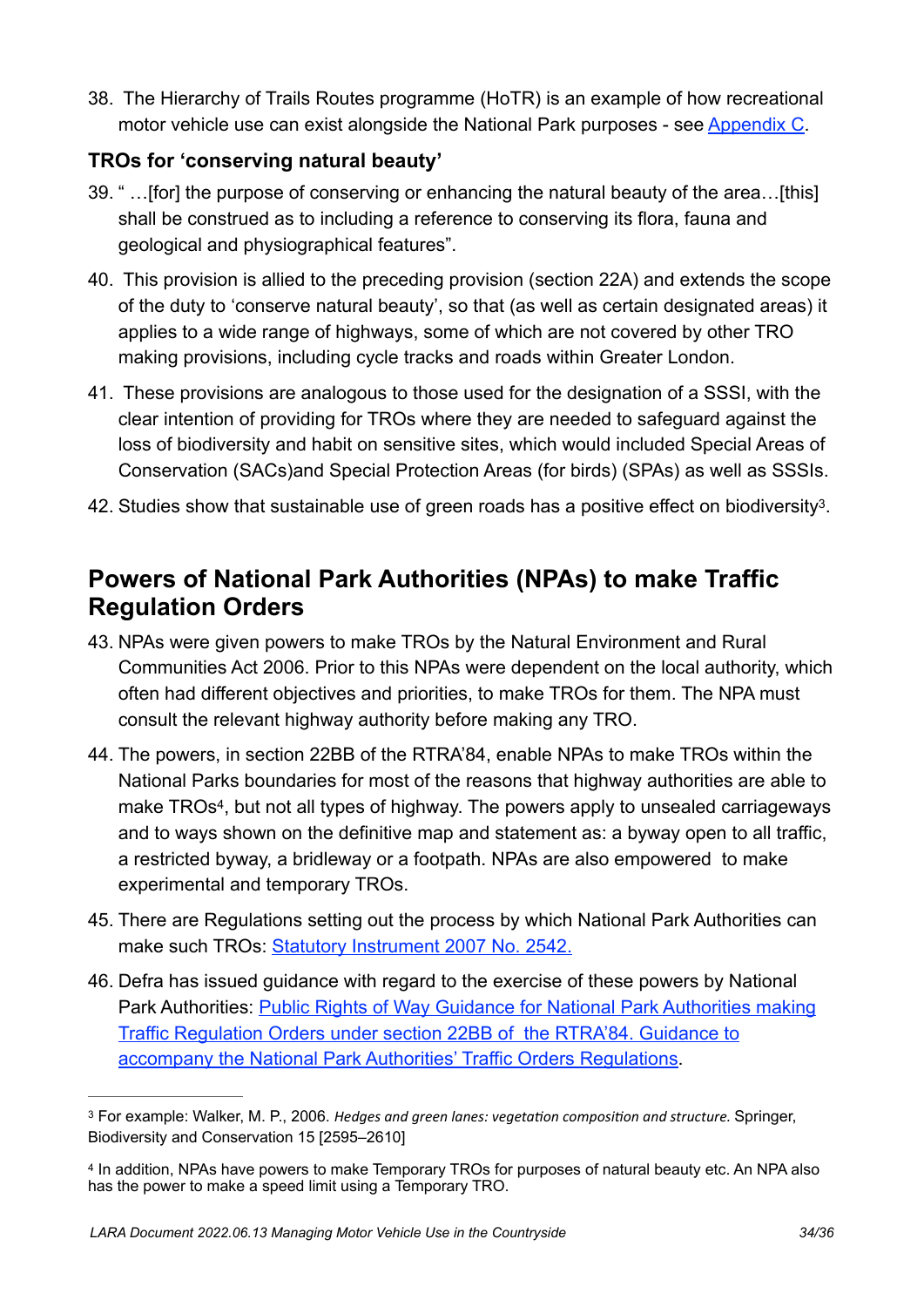## <span id="page-35-0"></span>**Public Space Protection Orders**

- 47. A Public Spaces Protection Order (PSPO) is intended to deal with a particular nuisance or problem in a particular area that is detrimental to the local community's quality of life, by imposing conditions on the use of that area. A PSPO could also be used to deal with likely future problems. PSPOs replace designated public place orders, gating orders and dog control orders. Examples of where a new order could be used include prohibiting the consumption of alcohol in public parks or ensuring dogs are kept on a leash in children's play areas. PSPOs can also be used to deal with the use of motor vehicles, where this is having a detrimental effect on the the local community's quality of life.
- 48. The powers for making Public Space Protection Orders (PSPOs) are in [sections 59 to](https://www.legislation.gov.uk/ukpga/2014/12/section/59)  [75 the Anti-social Behaviour, Crime and Policing Act 2014.](https://www.legislation.gov.uk/ukpga/2014/12/section/59) A local authority can make a PSPO if satisfied on reasonable grounds that two conditions are met. The first condition is that activities have been (or are likely to be) carried on in a public place that have had (or would have) a detrimental effect on the quality of life of those in the locality. The second condition is that the effect of the activities is (or is likely to be of a persistent or continuing nature, such as to make the activities unreasonable, and justifies the restrictions imposed by the Order.
- 49. A PSPO entails identifying a road or area, within which the Order can prevent specified things being done and/or require specified things to be done by anyone carrying out specified activities. PSPOs can remain in force indefinitely although it must be reviewed every three years.
- 50. Any prohibition or requirement may be framed so as to apply to all persons, or only to persons inside or outside specified categories; and so as to apply at all times or circumstances, or only at specified times or circumstances. It must identify the activities leading to the detrimental effect.
- 51. A PSPO can complement the use of other powers to deal with unlawful behaviour so that the use of vehicles in a way that is irresponsible, anti-social or a nuisance at common law can be prohibited.
- 52. A PSPO can restrict the public right of way over a highway, but the authority must consider the likely effect of the Order on the occupiers of premises adjoining or adjacent to the highway', the likely effect of making the order on other persons in the locality and the availability of a reasonably convenient alternative route, if it is a through route. There are requirements to consult people likely to be affected and consider any representations. A PSPO cannot restrict access to adjoining or adjacent premises to the highway or access to premises used for business or recreational purposes. Subject to these safeguards the PSPO may authorise the installation of barriers. There are certain highways over which a PSPO cannot restrict the public right of way. These include: special roads, trunk roads, classified or principal roads and strategic roads.